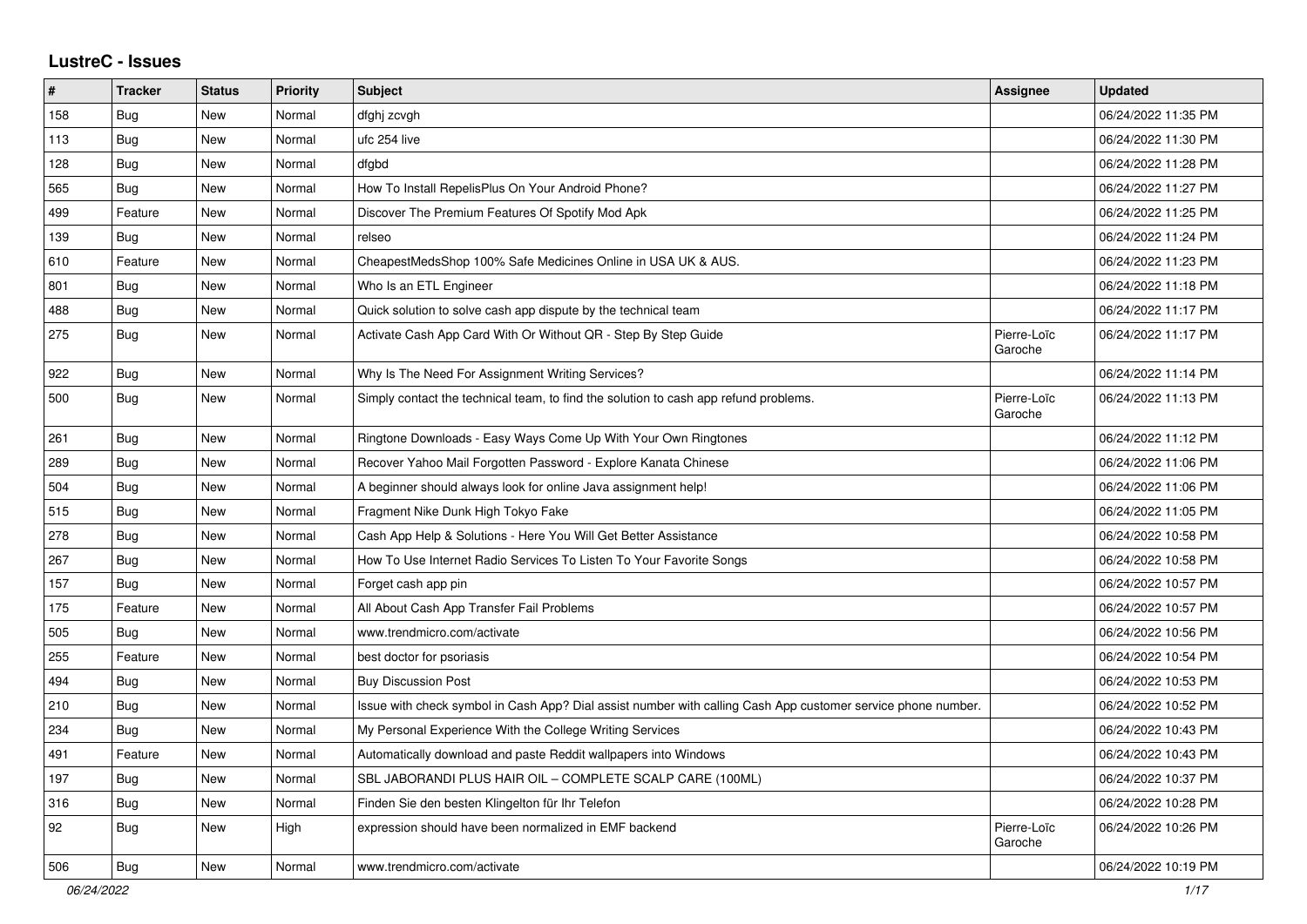| $\vert$ # | <b>Tracker</b> | <b>Status</b> | <b>Priority</b> | <b>Subject</b>                                                                   | <b>Assignee</b>        | <b>Updated</b>      |
|-----------|----------------|---------------|-----------------|----------------------------------------------------------------------------------|------------------------|---------------------|
| 281       | Feature        | New           | Normal          | what are the types of Ringtones?                                                 | Anonymous              | 06/24/2022 10:19 PM |
| 219       | Bug            | New           | Normal          | Free Ringtones for Cell Phones.                                                  |                        | 06/24/2022 10:17 PM |
| 251       | Bug            | New           | Normal          | All About Cash App Transfer Fail Problems                                        | Pierre-Loïc<br>Garoche | 06/24/2022 10:14 PM |
| 284       | Bug            | New           | Normal          | All About Cash App Transfer Fail Problems                                        |                        | 06/24/2022 10:09 PM |
| 194       | Bug            | New           | Normal          | lace closure wigs                                                                |                        | 06/24/2022 10:09 PM |
| 480       | <b>Bug</b>     | New           | Normal          | Nur Online Shop                                                                  |                        | 06/24/2022 10:07 PM |
| 674       | <b>Bug</b>     | New           | Normal          | The best game in 2021                                                            | Pierre-Loïc<br>Garoche | 06/24/2022 10:05 PM |
| 269       | Bug            | New           | Normal          | Is there such a site for app design?                                             | Anonymous              | 06/24/2022 09:59 PM |
| 380       | Bug            | New           | Normal          | Moving Services in McLean VA                                                     |                        | 06/24/2022 09:53 PM |
| 649       | Feature        | New           | Normal          | <b>Pear Health Benefits</b>                                                      |                        | 06/24/2022 09:49 PM |
| 247       | Bug            | New           | Normal          | best 4 Channel Amp                                                               |                        | 06/24/2022 09:44 PM |
| 183       | Bug            | New           | Normal          | Nursing Assignment Help Online                                                   |                        | 06/24/2022 09:42 PM |
| 721       | <b>Bug</b>     | New           | Normal          | Cómo instalar un Mod Apk                                                         |                        | 06/24/2022 09:39 PM |
| 181       | Bug            | New           | Normal          | <b>Healthcare Custom Writing Services</b>                                        |                        | 06/24/2022 09:38 PM |
| 74        | <b>Bug</b>     | New           | Normal          | const is not supported inside contract                                           | Pierre-Loïc<br>Garoche | 06/24/2022 09:36 PM |
| 496       | Bug            | New           | Normal          | What is Live NetTV?                                                              |                        | 06/24/2022 09:22 PM |
| 707       | Bug            | New           | Normal          | Why Accounting Assignments Are Beneficial For The Students?                      | Pierre-Loïc<br>Garoche | 06/24/2022 09:16 PM |
| 789       | Bug            | New           | Normal          | Full version                                                                     |                        | 06/24/2022 09:11 PM |
| 541       | <b>Bug</b>     | New           | Normal          | How to fix the cash app payment failed errors?                                   |                        | 06/24/2022 09:04 PM |
| 490       | <b>Bug</b>     | New           | Normal          | Unlock cash app account by getting quick solutions from the technical executives |                        | 06/24/2022 09:04 PM |
| 168       | <b>Bug</b>     | New           | Normal          | UFC 256 Live Stream Online                                                       |                        | 06/24/2022 08:59 PM |
| 589       | Bug            | New           | Normal          | How can I get the cash app phone number of customer support?                     |                        | 06/24/2022 08:57 PM |
| 180       | Feature        | New           | Normal          | homoeobazaar                                                                     |                        | 06/24/2022 08:56 PM |
| 568       | <b>Bug</b>     | New           | Normal          | Instale a versão mais recente do YouTube Premium                                 |                        | 06/24/2022 08:51 PM |
| 237       | Feature        | New           | Normal          | HP Printer Assistant Software   Download & Install HP Assistant                  |                        | 06/24/2022 08:40 PM |
| 345       | <b>Bug</b>     | New           | Normal          | Stain Protection Services in Chesapeake VA                                       |                        | 06/24/2022 08:39 PM |
| 333       | Bug            | New           | Normal          | Mold Removal Services in Norfolk VA                                              |                        | 06/24/2022 08:37 PM |
| 205       | <b>Bug</b>     | New           | Low             | Mens Designer Glasses                                                            |                        | 06/24/2022 08:25 PM |
| 623       | <b>Bug</b>     | New           | Normal          | Listen to online radio stations for mobile phones                                |                        | 06/24/2022 08:21 PM |
| 640       | <b>Bug</b>     | New           | Normal          | play game with me                                                                |                        | 06/24/2022 08:20 PM |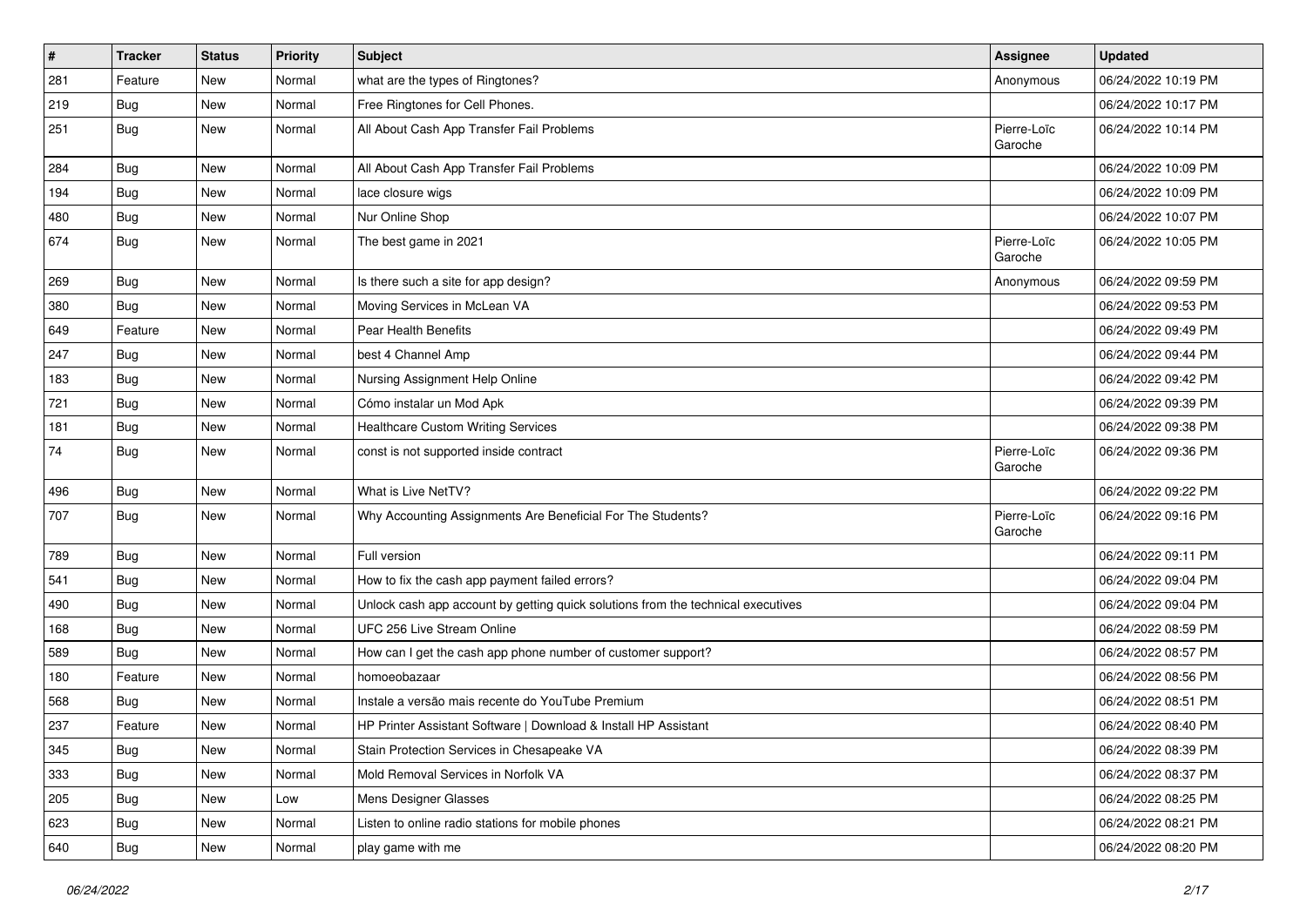| $\vert$ # | <b>Tracker</b> | <b>Status</b> | <b>Priority</b> | <b>Subject</b>                                                                           | Assignee               | <b>Updated</b>      |
|-----------|----------------|---------------|-----------------|------------------------------------------------------------------------------------------|------------------------|---------------------|
| 759       | Bug            | New           | Normal          | Canon IJ Network Tool                                                                    | Pierre-Loïc<br>Garoche | 06/24/2022 08:18 PM |
| 211       | Bug            | New           | Normal          | Problem in Cash App rebate? Call Cash App customer service number for help.              |                        | 06/24/2022 08:17 PM |
| 510       | Feature        | New           | Normal          | Fashion                                                                                  | Anonymous              | 06/24/2022 08:12 PM |
| 88        | Bug            | New           | Normal          | kind2 output: When for node arguments                                                    | Pierre-Loïc<br>Garoche | 06/24/2022 08:12 PM |
| 258       | <b>Bug</b>     | New           | Normal          | Fake Nike Dunk High AMBUSH Deep Royal                                                    |                        | 06/24/2022 08:07 PM |
| 537       | <b>Bug</b>     | New           | Normal          | Get tech assistance with customer support on ATT Yahoo email login issue.                |                        | 06/24/2022 08:07 PM |
| 664       | Bug            | New           | Normal          | Tea TV Apk Download - The Best Way to Watch Movies Offline                               |                        | 06/24/2022 08:01 PM |
| 493       | Feature        | New           | High            | chainsaw dance                                                                           |                        | 06/24/2022 08:01 PM |
| 495       | <b>Bug</b>     | <b>New</b>    | Normal          | Twitch Clip Downloader Download Twitch Clips Online 2021                                 |                        | 06/24/2022 07:59 PM |
| 486       | <b>Bug</b>     | <b>New</b>    | Low             | <b>HP Wireless Printer Setup</b>                                                         | Anonymous              | 06/24/2022 07:56 PM |
| 629       | Bug            | <b>New</b>    | Normal          | How Can I Load Cash App Card at Walmart straight away?                                   |                        | 06/24/2022 07:55 PM |
| 189       | Bug            | <b>New</b>    | Normal          | <b>College Biology Writing Services</b>                                                  |                        | 06/24/2022 07:52 PM |
| 501       | <b>Bug</b>     | <b>New</b>    | Normal          | How Do I Annihilate Cash App Transfer Failed Problems Effectively                        | Pierre-Loïc<br>Garoche | 06/24/2022 07:51 PM |
| 228       | Bug            | <b>New</b>    | Normal          | Why Does Cash App Transaction Failed? - Here Is the Answer                               |                        | 06/24/2022 07:49 PM |
| 497       | <b>Bug</b>     | <b>New</b>    | Normal          | Fake Nike Dunk Low Off-White Lot 50                                                      |                        | 06/24/2022 07:45 PM |
| 502       | <b>Bug</b>     | <b>New</b>    | Normal          | Les instructions pour définir des sonneries pour iPhone sont simples et faciles à suivre |                        | 06/24/2022 07:41 PM |
| 687       | Bug            | New           | Normal          | How to use twitch.tv/activate?                                                           |                        | 06/24/2022 07:39 PM |
| 248       | <b>Bug</b>     | <b>New</b>    | Normal          | Mobile ringtones and attractiveness ringtones                                            |                        | 06/24/2022 07:37 PM |
| 133       | Bug            | <b>New</b>    | Normal          | craftlabs                                                                                |                        | 06/24/2022 07:33 PM |
| 282       | <b>Bug</b>     | <b>New</b>    | Normal          | Activate Cash App Card: Learn Simple Steps & Fix Errors                                  |                        | 06/24/2022 07:24 PM |
| 336       | <b>Bug</b>     | <b>New</b>    | Normal          | Tile & Grout Cleaning Services in Norfolk VA                                             |                        | 06/24/2022 07:24 PM |
| 169       | <b>Bug</b>     | <b>New</b>    | Normal          | CV Maker - UAE CV Writing Agency                                                         |                        | 06/24/2022 07:22 PM |
| 508       | <b>Bug</b>     | New           | Normal          | hire a professional dissertation help                                                    |                        | 06/24/2022 07:21 PM |
| 696       | <b>Bug</b>     | New           | Normal          | How to Install the TuMangaOnline App                                                     |                        | 06/24/2022 07:20 PM |
| 719       | <b>Bug</b>     | New           | Normal          | How Do I Send \$5000 Through Cash App Account With Ease?                                 |                        | 06/24/2022 07:15 PM |
| 622       | <b>Bug</b>     | New           | Normal          | CheapestMedsShop   100% Safe Medicines Online in UK & AUS.                               |                        | 06/24/2022 07:10 PM |
| 549       | <b>Bug</b>     | <b>New</b>    | Normal          | Radio Luisteren                                                                          |                        | 06/24/2022 07:01 PM |
| 75        | <b>Bug</b>     | New           | Normal          | exception File "checks/algebraicLoop.ml", line 368, characters 16-22: Assertion failed   |                        | 06/24/2022 06:55 PM |
| 555       | Bug            | New           | Normal          | web design development in hyderabad                                                      |                        | 06/24/2022 06:49 PM |
| 150       | <b>Bug</b>     | <b>New</b>    | Normal          | dfgh                                                                                     |                        | 06/24/2022 06:46 PM |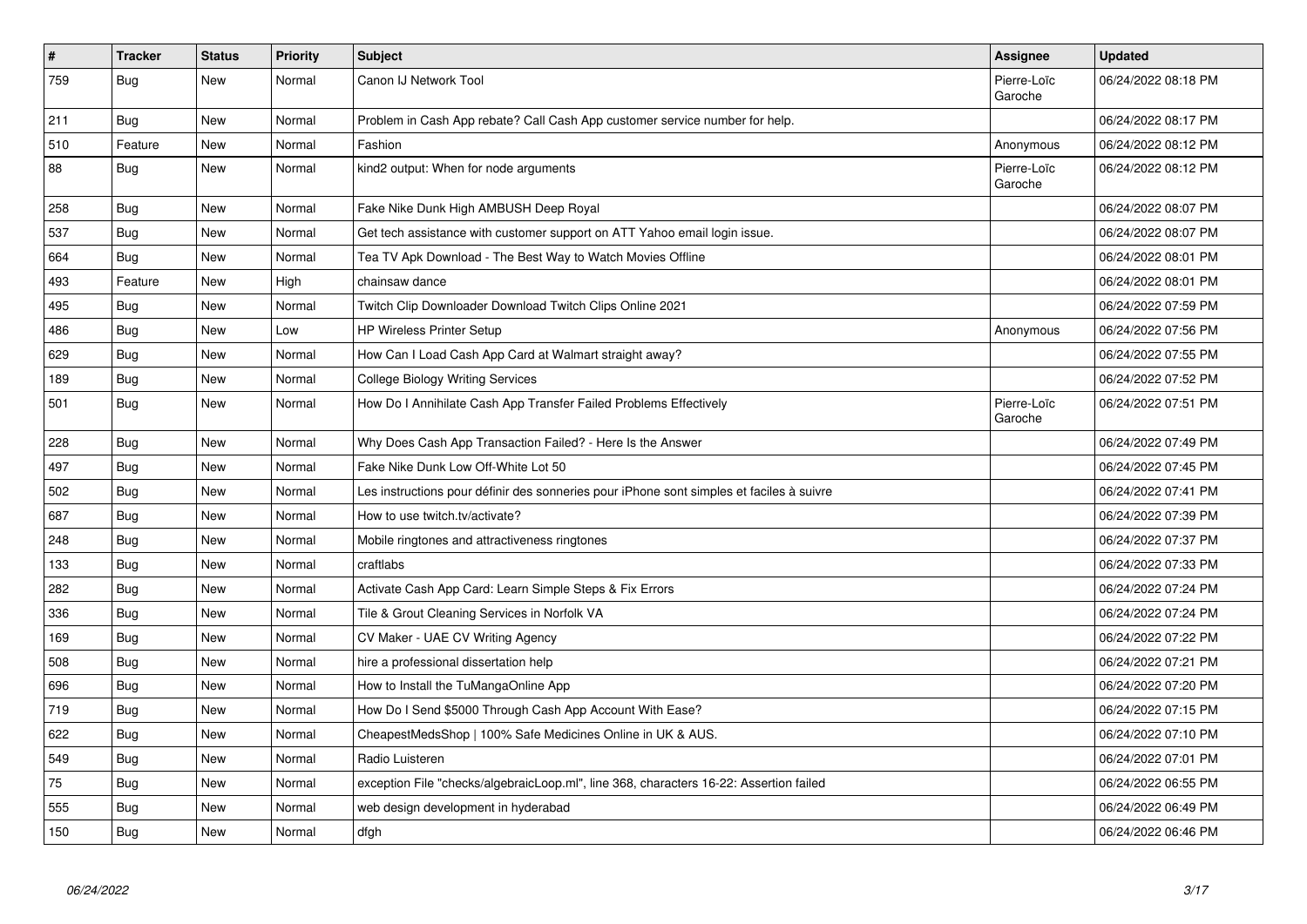| $\vert$ # | Tracker    | <b>Status</b> | <b>Priority</b> | Subject                                                                                                                                                                                                                                                               | Assignee               | <b>Updated</b>      |
|-----------|------------|---------------|-----------------|-----------------------------------------------------------------------------------------------------------------------------------------------------------------------------------------------------------------------------------------------------------------------|------------------------|---------------------|
| 231       | <b>Bug</b> | New           | Normal          | Is the ringtone download difficult or not?                                                                                                                                                                                                                            | Pierre-Loïc<br>Garoche | 06/24/2022 06:35 PM |
| 522       | Feature    | New           | Normal          | Can You Check App Limits, If Cash app won't let me send money?                                                                                                                                                                                                        |                        | 06/24/2022 06:33 PM |
| 487       | Bug        | New           | Normal          | Cheap Fake Dunks                                                                                                                                                                                                                                                      |                        | 06/24/2022 06:29 PM |
| 574       | Bug        | New           | Normal          | How to fix the Epson printer offline issue due to a wired connection?                                                                                                                                                                                                 |                        | 06/24/2022 06:23 PM |
| 120       | <b>Bug</b> | New           | Normal          | ghfjtkx                                                                                                                                                                                                                                                               | Pierre-Loïc<br>Garoche | 06/24/2022 06:21 PM |
| 604       | <b>Bug</b> | New           | Normal          | Idle Game Online                                                                                                                                                                                                                                                      |                        | 06/24/2022 06:16 PM |
| 473       | <b>Bug</b> | New           | Normal          | Floor Stripping Arlington MA                                                                                                                                                                                                                                          |                        | 06/24/2022 06:14 PM |
| 257       | <b>Bug</b> | New           | Normal          | Best latte machines                                                                                                                                                                                                                                                   |                        | 06/24/2022 06:11 PM |
| 788       | Bug        | New           | Normal          | Intro Maker Mod APK                                                                                                                                                                                                                                                   |                        | 06/24/2022 06:06 PM |
| 470       | <b>Bug</b> | New           | Normal          | Commercial Floor Cleaning Westchester MA                                                                                                                                                                                                                              |                        | 06/24/2022 06:00 PM |
| 461       | Bug        | New           | Normal          | Germs Removal Medford MA                                                                                                                                                                                                                                              |                        | 06/24/2022 05:59 PM |
| 567       | Bug        | New           | Normal          | Singapore assignment help                                                                                                                                                                                                                                             |                        | 06/24/2022 05:55 PM |
| 141       | Feature    | New           | Normal          | Something about jerry curly                                                                                                                                                                                                                                           |                        | 06/24/2022 05:53 PM |
| 547       | Bug        | New           | Normal          | Get rid of the issue of cash app down by calling experts.                                                                                                                                                                                                             |                        | 06/24/2022 05:42 PM |
| 764       | <b>Bug</b> | New           | Normal          | What is available to see what I can watch HBO Max?                                                                                                                                                                                                                    |                        | 06/24/2022 05:42 PM |
| 292       | Bug        | New           | Normal          | Venmo to Cash App Transfer Of Money- Explore Here                                                                                                                                                                                                                     |                        | 06/24/2022 05:41 PM |
| 593       | Bug        | New           | Normal          | Eiffel Spark Ultimate C2 SN series is a fully synthetic range of advanced performance engine oils blended in high<br>performance fully synthetic (PAO - polyalphaolefin) basestocks fortified with advanced technology additive<br>system, specifically formulated to |                        | 06/24/2022 05:38 PM |
| 244       | Bug        | New           | Normal          | Quels sont les avantages des stations de radio en ligne.                                                                                                                                                                                                              |                        | 06/24/2022 05:37 PM |
| 577       | Bug        | New           | Normal          | Follow these easy steps to make Admiral Casino Login                                                                                                                                                                                                                  |                        | 06/24/2022 05:34 PM |
| 246       | Bug        | New           | Normal          | The Beast App                                                                                                                                                                                                                                                         |                        | 06/24/2022 05:32 PM |
| 603       | Bug        | New           | Normal          | Premiere gratuito da lista de IPTV                                                                                                                                                                                                                                    |                        | 06/24/2022 05:30 PM |
| 466       | Bug        | New           | Normal          | Floor Stripping Westchester MA                                                                                                                                                                                                                                        |                        | 06/24/2022 05:26 PM |
| 193       | <b>Bug</b> | New           | Normal          | 18% Discount on Homeopathic medicines                                                                                                                                                                                                                                 |                        | 06/24/2022 05:20 PM |
| 190       | <b>Bug</b> | New           | Normal          | All About Cash App Transfer Fail Problems                                                                                                                                                                                                                             |                        | 06/24/2022 05:20 PM |
| 662       | <b>Bug</b> | New           | Normal          | Oreo TV Download - The Easiest Way to Watch Live TV                                                                                                                                                                                                                   |                        | 06/24/2022 05:18 PM |
| 581       | <b>Bug</b> | New           | Normal          | E-Learning Course Help                                                                                                                                                                                                                                                |                        | 06/24/2022 05:18 PM |
| 597       | <b>Bug</b> | New           | Normal          | Universo s / f Download                                                                                                                                                                                                                                               |                        | 06/24/2022 05:18 PM |
| 478       | Feature    | New           | Normal          | Is it safe to install third-party WhatsApp GB?                                                                                                                                                                                                                        |                        | 06/24/2022 05:17 PM |
| 617       | Bug        | New           | Normal          | Buy Vidalista Tablets (Tadalafil) at [\$25 OFF + Free Shipping] Vidalistatablets                                                                                                                                                                                      |                        | 06/24/2022 05:14 PM |
| 543       | Feature    | New           | Normal          | Get tech assistance with customer support on ATT Yahoo email login issue.                                                                                                                                                                                             |                        | 06/24/2022 05:08 PM |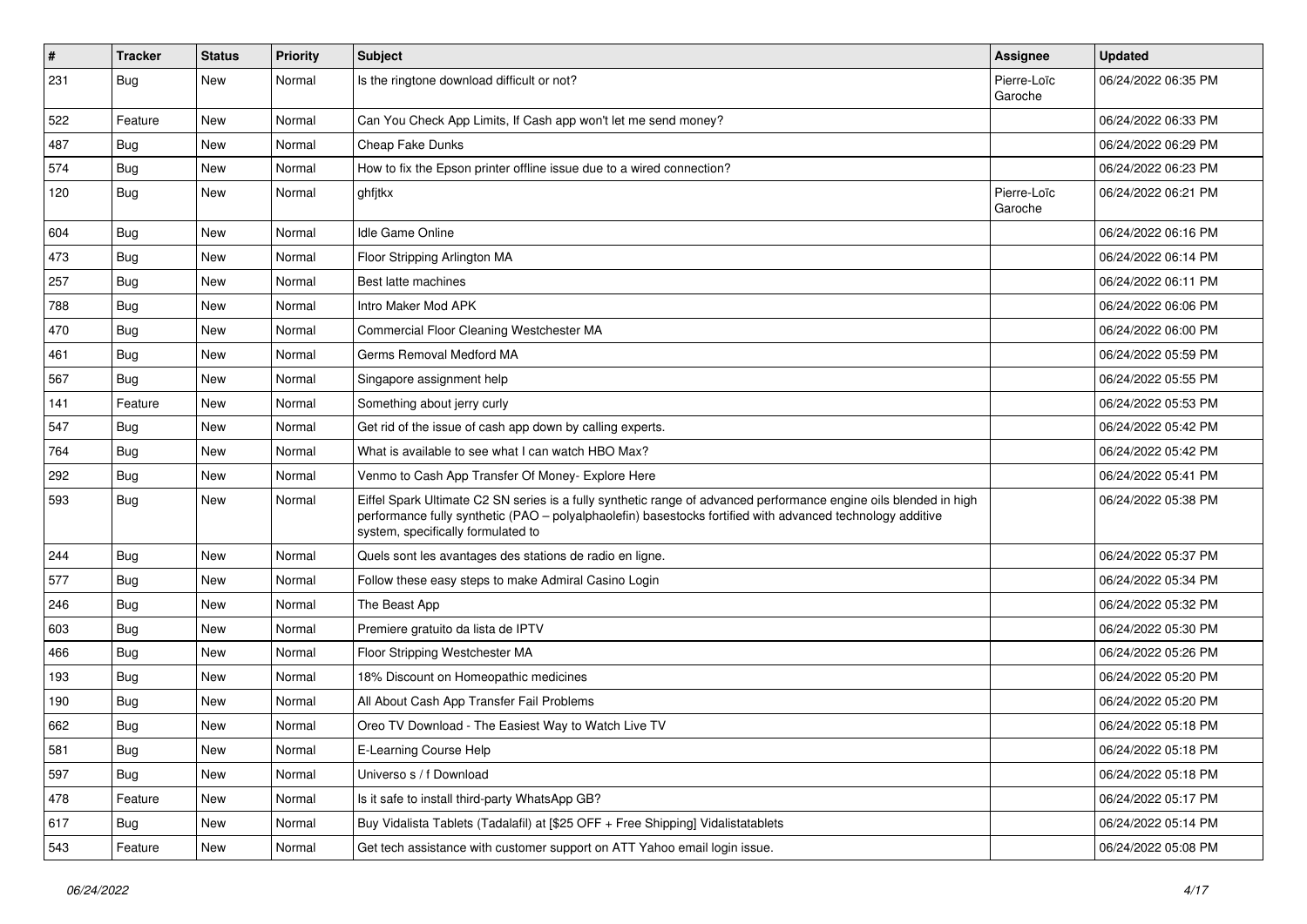| $\vert$ # | <b>Tracker</b> | <b>Status</b> | <b>Priority</b> | Subject                                                             | <b>Assignee</b>        | <b>Updated</b>      |
|-----------|----------------|---------------|-----------------|---------------------------------------------------------------------|------------------------|---------------------|
| 218       | <b>Bug</b>     | New           | Normal          | Popular Educational trends                                          |                        | 06/24/2022 05:05 PM |
| 347       | Bug            | New           | Normal          | Eco/Green Cleaning Services in Chesapeake VA                        |                        | 06/24/2022 04:53 PM |
| 642       | <b>Bug</b>     | New           | Normal          | thong tin thoi tiet ngay hom nay                                    |                        | 06/24/2022 04:48 PM |
| 118       | <b>Bug</b>     | New           | Normal          | golf                                                                | Anonymous              | 06/24/2022 04:30 PM |
| 799       | Bug            | New           | Normal          | Who Is an ETL Engineer                                              |                        | 06/24/2022 04:30 PM |
| 712       | <b>Bug</b>     | New           | Normal          | <b>Tips and Tricks</b>                                              |                        | 06/24/2022 04:19 PM |
| 142       | Feature        | New           | Normal          | About ashimary hair                                                 |                        | 06/24/2022 04:10 PM |
| 489       | <b>Bug</b>     | New           | Normal          | Get cash app refund instantly if sent to the wrong person           |                        | 06/24/2022 03:54 PM |
| 616       | <b>Bug</b>     | New           | Normal          | Buy Anavar Tablets   Anavar For Sale in USA, UK & Australia         |                        | 06/24/2022 03:52 PM |
| 115       | Bug            | New           | Normal          | NFL LIVE STREAM                                                     |                        | 06/24/2022 03:52 PM |
| 658       | Bug            | New           | Normal          | Watermelon Nutrition Facts And Health Benefits                      |                        | 06/24/2022 03:36 PM |
| 578       | Feature        | New           | High            | Derrick Gore                                                        | Pierre-Loïc<br>Garoche | 06/24/2022 03:35 PM |
| 531       | Bug            | New           | Normal          | Cheap Assignment Writing Service UK                                 | Anonymous              | 06/24/2022 03:32 PM |
| 530       | Bug            | New           | Normal          | Cheap Assignment Writing Service UK                                 | Anonymous              | 06/24/2022 03:21 PM |
| 701       | Bug            | New           | Normal          | Why Law Essay Helper UK is Necessary?                               |                        | 06/24/2022 03:17 PM |
| 820       | <b>Bug</b>     | New           | Normal          | Metal Slug Apk para Android                                         |                        | 06/24/2022 03:11 PM |
| 513       | Bug            | New           | Normal          | Unlock cash app account using the easy steps:                       | Anonymous              | 06/24/2022 03:10 PM |
| 767       | <b>Bug</b>     | New           | Normal          | apkmod                                                              |                        | 06/24/2022 03:02 PM |
| 639       | <b>Bug</b>     | New           | Normal          | thong tin chinh xac                                                 |                        | 06/24/2022 02:43 PM |
| 520       | <b>Bug</b>     | New           | Normal          | What Is The Major Role Of Cash.app/Help and Support Page?           |                        | 06/24/2022 02:41 PM |
| 527       | Feature        | New           | Normal          | My Teachers                                                         |                        | 06/24/2022 02:41 PM |
| 517       | Bug            | New           | Normal          | Proficient tips to take help of cash app support professionals:     |                        | 06/24/2022 02:37 PM |
| 475       | <b>Bug</b>     | New           | Normal          | Floor Cleaning Arlington MA                                         |                        | 06/24/2022 02:37 PM |
| 573       | Bug            | New           | Normal          | Experimente lo mejor en la aplicación Apk de juegos gratis          |                        | 06/24/2022 02:32 PM |
| 132       | <b>Bug</b>     | New           | Normal          | concrete-everything                                                 |                        | 06/24/2022 02:24 PM |
| 771       | <b>Bug</b>     | New           | Normal          | united airlines baggage policy                                      |                        | 06/24/2022 02:22 PM |
| 644       | <b>Bug</b>     | New           | Normal          | <b>TeaTV App Review</b>                                             |                        | 06/24/2022 02:20 PM |
| 264       | <b>Bug</b>     | New           | Normal          | We Buy Your Unwanted Car                                            | Corentin<br>Lauverjat  | 06/24/2022 02:19 PM |
| 200       | <b>Bug</b>     | New           | Normal          | uiopi[o                                                             |                        | 06/24/2022 02:10 PM |
| 814       | <b>Bug</b>     | New           | Normal          | Stage Fright Cure                                                   | Pierre-Loïc<br>Garoche | 06/24/2022 02:07 PM |
| 516       | Bug            | New           | Normal          | Does Cash App Help To Get Cash App Refund Without Any Interruption? |                        | 06/24/2022 01:56 PM |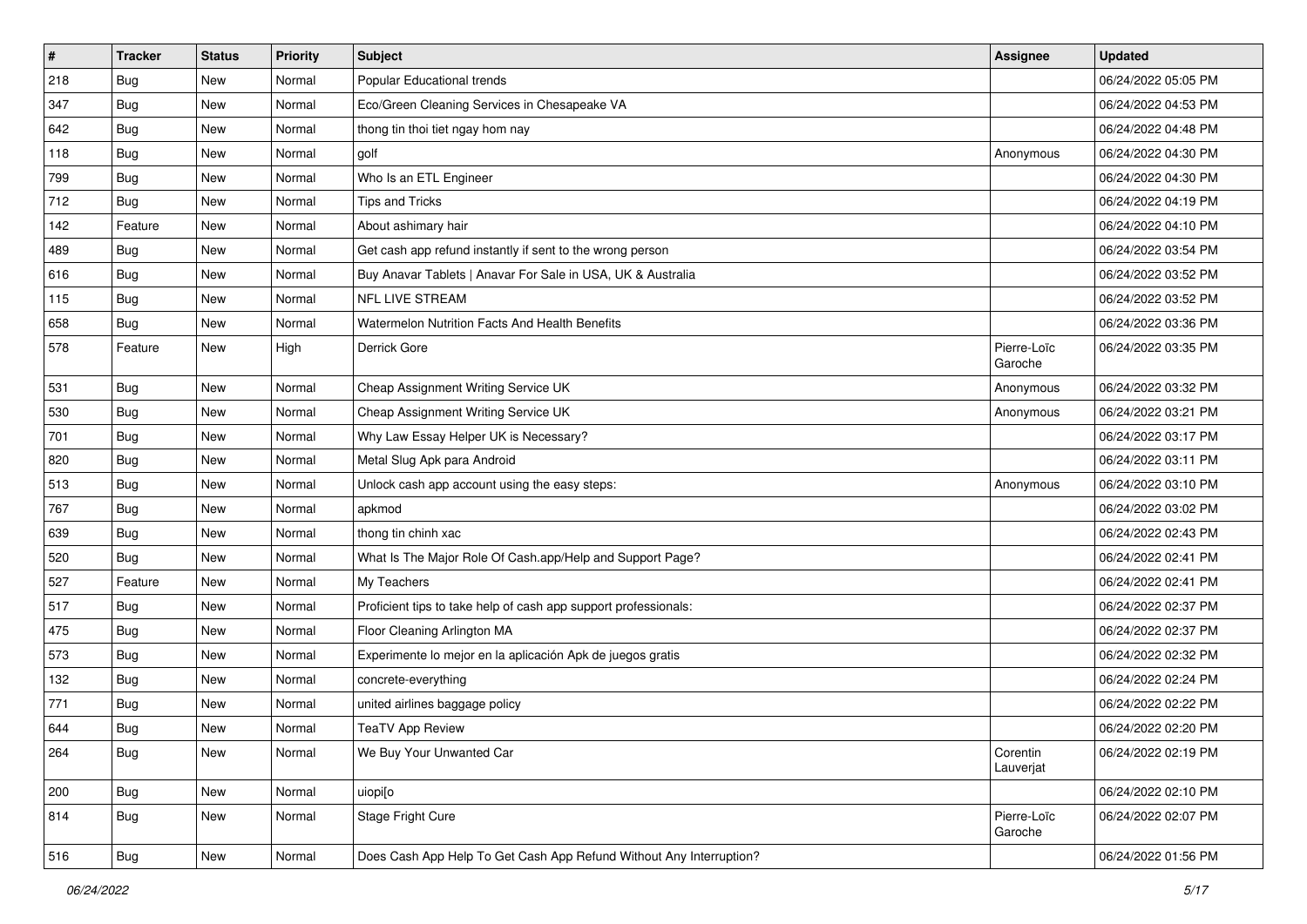| $\vert$ # | <b>Tracker</b> | <b>Status</b> | Priority | <b>Subject</b>                                                                                                                               | <b>Assignee</b>        | <b>Updated</b>      |
|-----------|----------------|---------------|----------|----------------------------------------------------------------------------------------------------------------------------------------------|------------------------|---------------------|
| 492       | Bug            | <b>New</b>    | Normal   | HD Streamz MOD APK v3.5.5 (Keine Werbung)                                                                                                    |                        | 06/24/2022 01:56 PM |
| 503       | <b>Bug</b>     | <b>New</b>    | Normal   | Youtube Premium Apk free download for Android                                                                                                |                        | 06/24/2022 01:56 PM |
| 628       | Bug            | New           | Normal   | CV reviewing services!                                                                                                                       |                        | 06/24/2022 01:53 PM |
| 657       | <b>Bug</b>     | <b>New</b>    | Normal   | Coconut Nutrition Facts And Health Benefits                                                                                                  |                        | 06/24/2022 01:49 PM |
| 140       | <b>Bug</b>     | <b>New</b>    | Normal   | sugarbalanceusa                                                                                                                              |                        | 06/24/2022 01:40 PM |
| 507       | <b>Bug</b>     | <b>New</b>    | Normal   | central.bitdefender.com                                                                                                                      |                        | 06/24/2022 01:37 PM |
| 146       | Bug            | New           | Normal   | bayabais                                                                                                                                     |                        | 06/24/2022 01:34 PM |
| 782       | <b>Bug</b>     | New           | Normal   | Comment faire une sonnerie téléphonique                                                                                                      |                        | 06/24/2022 01:32 PM |
| 694       | <b>Bug</b>     | <b>New</b>    | Normal   | How to Get Guidance On How To Cash App Withdrawal Limit?                                                                                     | Christophe<br>Garion   | 06/24/2022 01:30 PM |
| 724       | Bug            | New           | Normal   | Dial Chime Customer support number for a quick response                                                                                      |                        | 06/24/2022 01:30 PM |
| 803       | Feature        | New           | High     | Ketamine Online Store                                                                                                                        | Pierre-Loïc<br>Garoche | 06/24/2022 01:24 PM |
| 714       | <b>Bug</b>     | New           | Normal   | Cuevana 3 Premium - Enjoy Your Favorite Movies and TV Shows on Your Smart TV                                                                 |                        | 06/24/2022 01:19 PM |
| 279       | Bug            | New           | High     | What is an essential feature of an internal communications app?                                                                              |                        | 06/24/2022 01:16 PM |
| 572       | Feature        | New           | Normal   | New features of WhatsApp Plus on Android phones                                                                                              | Pierre-Loïc<br>Garoche | 06/24/2022 12:59 PM |
| 331       | <b>Bug</b>     | <b>New</b>    | Normal   | Water Extraction Services in Norfolk VA                                                                                                      |                        | 06/24/2022 12:47 PM |
| 665       | Feature        | New           | Normal   | Look for a dedicated help with finance assignment                                                                                            |                        | 06/24/2022 12:47 PM |
| 116       | Bug            | New           | Normal   | aertaeyg                                                                                                                                     |                        | 06/24/2022 12:43 PM |
| 481       | Bug            | New           | Normal   | Nur Online Shop                                                                                                                              |                        | 06/24/2022 12:42 PM |
| 772       | <b>Bug</b>     | <b>New</b>    | Normal   | united airlines baggage policy                                                                                                               |                        | 06/24/2022 12:30 PM |
| 76        | <b>Bug</b>     | New           | Normal   | Import error: Load error: imported node real_to_int declared in a regular Lustre file. File "include/conv.lusi", line 1,<br>characters 0-64: |                        | 06/24/2022 12:10 PM |
| 717       | <b>Bug</b>     | New           | Normal   | Disney Plus Apk - Watch Movies and TV Shows on Your Device                                                                                   |                        | 06/24/2022 12:00 PM |
| 592       | Bug            | New           | Normal   | Deezer Premium APK - Baixe músicas de qualquer lugar do mundo de graça                                                                       |                        | 06/24/2022 12:00 PM |
| 126       | Feature        | <b>New</b>    | Normal   | Stussy Air Force 1 replica                                                                                                                   |                        | 06/24/2022 11:53 AM |
| 136       | Bug            | <b>New</b>    | Normal   | snappow                                                                                                                                      |                        | 06/24/2022 11:40 AM |
| 680       | Feature        | New           | Normal   | Word Jewels 2                                                                                                                                |                        | 06/24/2022 11:32 AM |
| 521       | Feature        | <b>New</b>    | Normal   | Check out the Cash app Card balance for an overdraft.                                                                                        | Pierre-Loïc<br>Garoche | 06/24/2022 11:26 AM |
| 519       | Bug            | New           | Normal   | Are you finding online UK Assignment writers?                                                                                                |                        | 06/24/2022 11:13 AM |
| 561       | <b>Bug</b>     | New           | Normal   | Enjoy the Full YouTube Premium Experience With YouTube Premium Membership                                                                    |                        | 06/24/2022 11:10 AM |
| 260       | <b>Bug</b>     | New           | Normal   | Web Design Services Near Me                                                                                                                  |                        | 06/24/2022 10:54 AM |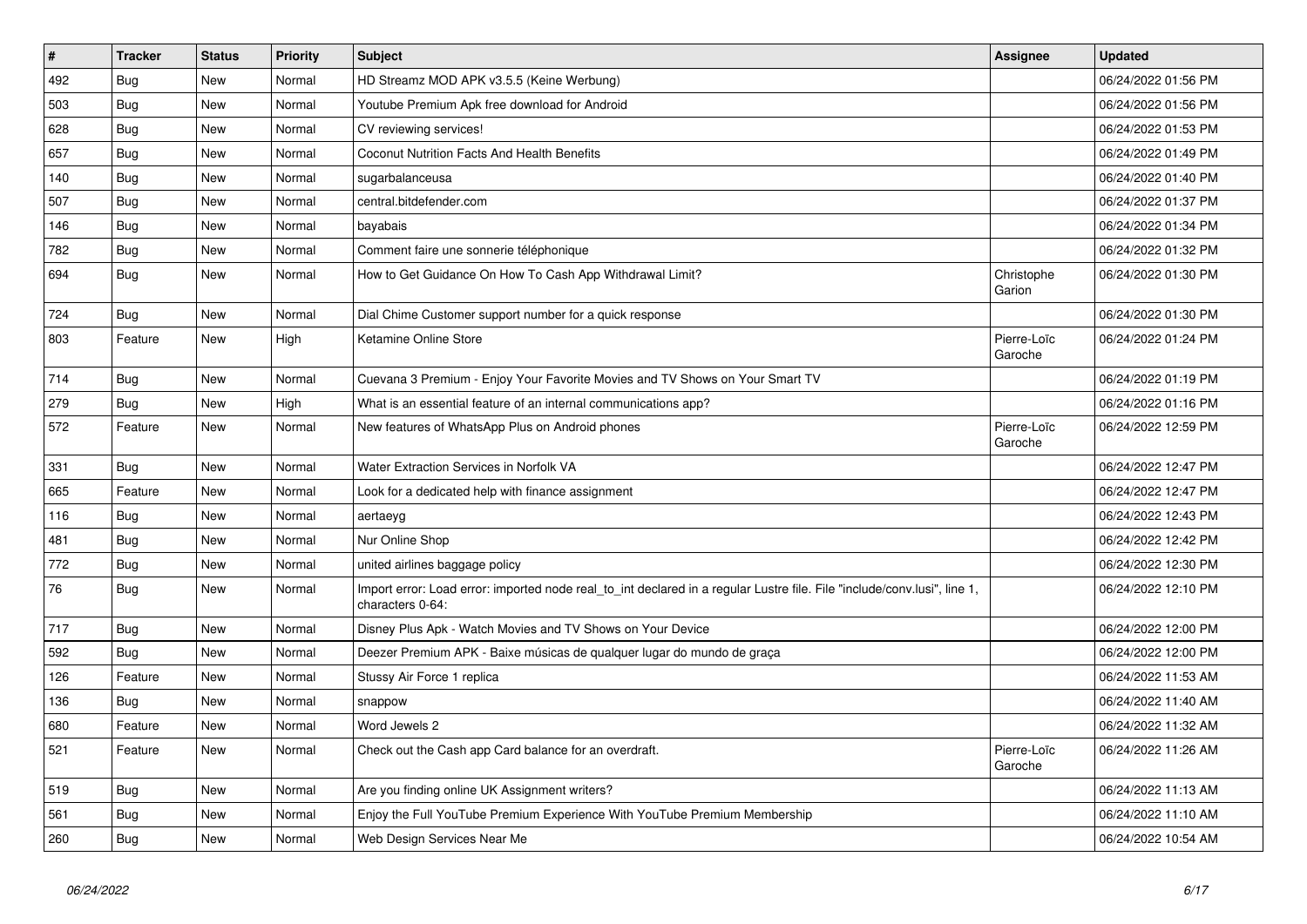| $\vert$ # | <b>Tracker</b> | <b>Status</b> | <b>Priority</b> | Subject                                                                                | <b>Assignee</b>        | <b>Updated</b>      |
|-----------|----------------|---------------|-----------------|----------------------------------------------------------------------------------------|------------------------|---------------------|
| 601       | Bug            | New           | Normal          | Best Essay Writing Service UK                                                          | Pierre-Loïc<br>Garoche | 06/24/2022 10:50 AM |
| 525       | <b>Bug</b>     | New           | Normal          | If you don't have a QR code: How to activate cash app card in app                      |                        | 06/24/2022 10:47 AM |
| 599       | <b>Bug</b>     | New           | Normal          | Do you know how to delete cash app account from your computer?                         |                        | 06/24/2022 10:42 AM |
| 523       | Bug            | New           | Normal          | What Is The Right Google Account Recovery Aid To Regain Account Access?                | Pierre-Loïc<br>Garoche | 06/24/2022 10:34 AM |
| 209       | Bug            | New           | Normal          | Neglect to access old Cash App account considering message notice issue? Contact help. |                        | 06/24/2022 10:27 AM |
| 718       | <b>Bug</b>     | New           | High            | Solve Complex Accounting Assignments                                                   | Hamza<br>Bourbouh      | 06/24/2022 10:12 AM |
| 1102      | <b>Bug</b>     | New           | Normal          | Charlottesville Travel Guide?                                                          |                        | 06/24/2022 10:10 AM |
| 559       | Bug            | New           | High            | What Are Permission For Applications like Facebook Sending MMS?                        |                        | 06/24/2022 10:07 AM |
| 557       | Feature        | New           | Normal          | <b>Business Law Assignment Help</b>                                                    |                        | 06/24/2022 10:05 AM |
| 151       | Feature        | New           | Normal          | Law Essay Writing Service - Assignments Planet                                         |                        | 06/24/2022 09:52 AM |
| 285       | Bug            | New           | Normal          | Have you ever written an essay?                                                        |                        | 06/24/2022 09:38 AM |
| 774       | <b>Bug</b>     | New           | Normal          | Follow proper initiatives                                                              |                        | 06/24/2022 09:27 AM |
| 512       | Bug            | New           | Normal          | The Importance Of Using Custom Writing Services                                        |                        | 06/24/2022 09:26 AM |
| 621       | <b>Bug</b>     | New           | Normal          | Buy All Modafinil & Armodafinil Tablets @Buy Modafinil US                              |                        | 06/24/2022 09:26 AM |
| 612       | <b>Bug</b>     | New           | Normal          | Luxury Slingshot Rental                                                                |                        | 06/24/2022 09:09 AM |
| 1125      | <b>Bug</b>     | New           | Normal          | What is Wordscapes?                                                                    |                        | 06/24/2022 09:05 AM |
| 161       | Bug            | New           | Normal          | dfdrtyuio                                                                              |                        | 06/24/2022 08:54 AM |
| 677       | <b>Bug</b>     | New           | Normal          | Logo Design Services Near Me                                                           |                        | 06/24/2022 08:52 AM |
| 661       | Bug            | New           | Normal          | Turbo VPN MOD APK Download                                                             |                        | 06/24/2022 08:51 AM |
| 586       | <b>Bug</b>     | New           | Normal          | Best Modifications For Your Mobile Phone                                               |                        | 06/24/2022 08:48 AM |
| 265       | <b>Bug</b>     | New           | Normal          | 3 Faq's On Downloading To Your Apple Ipod                                              |                        | 06/24/2022 08:41 AM |
| 1077      | <b>Bug</b>     | New           | Normal          | Les excellentes façons d'utiliser ces images                                           |                        | 06/24/2022 08:35 AM |
| 554       | Bug            | New           | Normal          | XvideoStudio Video Editor APK Free Download on TechToDown                              |                        | 06/24/2022 08:26 AM |
| 217       | Bug            | New           | Normal          | How this service matter most?                                                          |                        | 06/24/2022 08:22 AM |
| 352       | <b>Bug</b>     | New           | Normal          | Tile & Grout Cleaning Services in Chesapeake VA                                        |                        | 06/24/2022 08:14 AM |
| 659       | Bug            | New           | Normal          | Olive Oil Properties And Health Benefits                                               |                        | 06/24/2022 08:09 AM |
| 650       | <b>Bug</b>     | New           | Normal          | <b>Cherries Health Benefits</b>                                                        |                        | 06/24/2022 08:07 AM |
| 202       | <b>Bug</b>     | New           | Normal          | blonde wig                                                                             |                        | 06/24/2022 08:01 AM |
| 618       | <b>Bug</b>     | New           | Normal          | Buy Steroids Online with OurMedicnes.com   Best Quality Steroids                       |                        | 06/24/2022 07:52 AM |
| 762       | Bug            | New           | Normal          | How To Add Money To A Cash App Card If Struggling With Low Amount?                     |                        | 06/24/2022 07:48 AM |
| 164       | Bug            | New           | Normal          | dfgbd                                                                                  |                        | 06/24/2022 07:36 AM |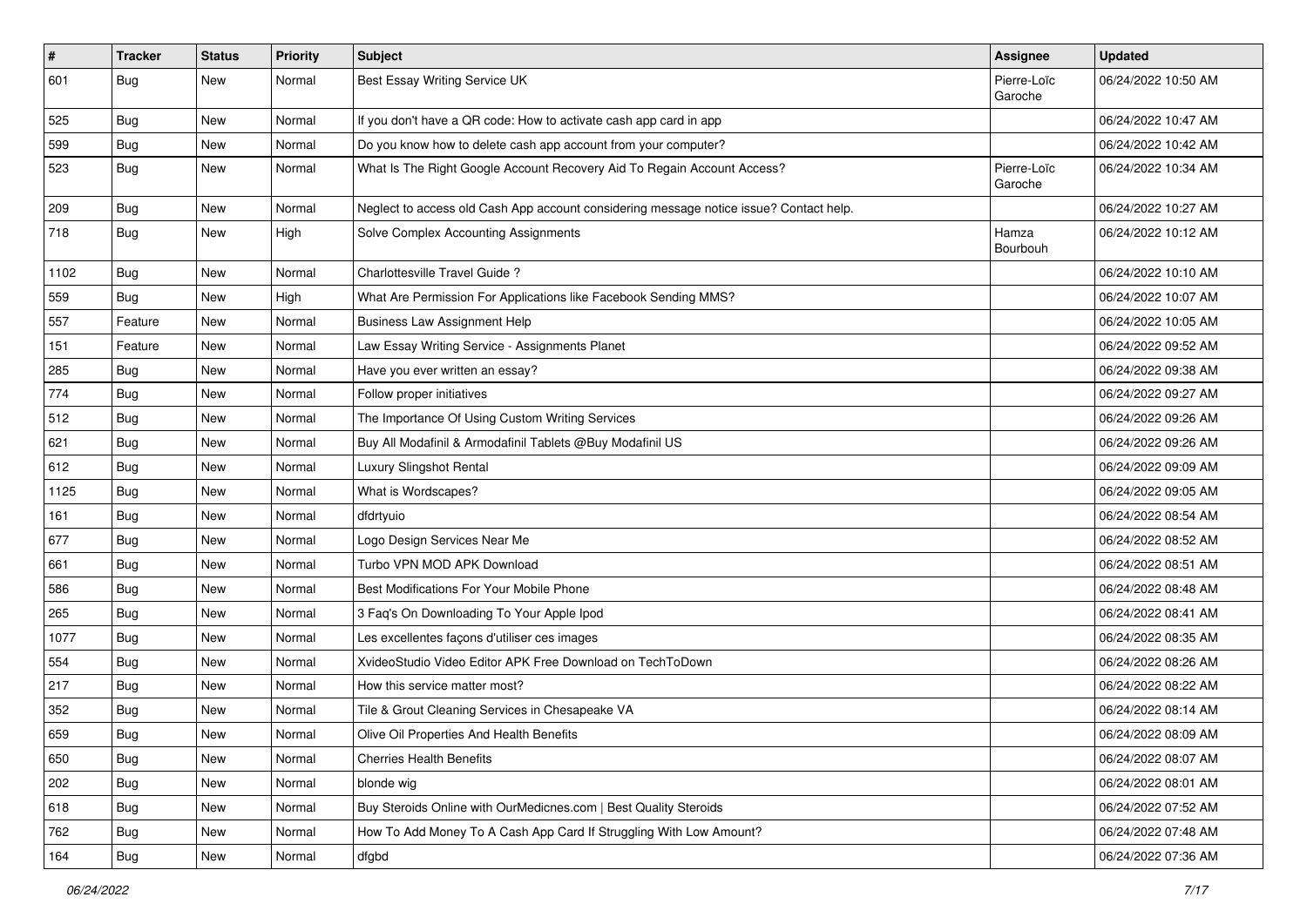| #    | <b>Tracker</b> | <b>Status</b> | Priority | <b>Subject</b>                                                                      | Assignee               | <b>Updated</b>      |
|------|----------------|---------------|----------|-------------------------------------------------------------------------------------|------------------------|---------------------|
| 736  | <b>Bug</b>     | New           | Normal   | I Want to Edit in My Website (transfer-factor.net) Unfortunately, Unable to Edit It |                        | 06/24/2022 07:32 AM |
| 777  | Bug            | New           | Normal   | Obtain driving instructions using Google Maps.                                      |                        | 06/24/2022 07:31 AM |
| 735  | Bug            | New           | Normal   | A quick fix of how to get money back from cash app stocks                           |                        | 06/24/2022 07:30 AM |
| 699  | <b>Bug</b>     | New           | Normal   | Would you be able to utilize Cash App Twitch?                                       |                        | 06/24/2022 07:29 AM |
| 575  | Feature        | New           | Low      | cheap jordan replicas for sale                                                      | Pierre-Loïc<br>Garoche | 06/24/2022 07:28 AM |
| 1100 | Feature        | New           | Low      | <b>Food Products</b>                                                                | Pierre-Loïc<br>Garoche | 06/24/2022 07:28 AM |
| 602  | Bug            | New           | Normal   | Best Essay Writing Service UK                                                       | Pierre-Loïc<br>Garoche | 06/24/2022 07:28 AM |
| 563  | Bug            | New           | Normal   | Understanding the Difference Between Free and Paid Mod Apks                         |                        | 06/24/2022 07:27 AM |
| 708  | <b>Bug</b>     | New           | Normal   | Efficient ways to proceed with the cash app dispute process?                        |                        | 06/24/2022 07:20 AM |
| 1018 | <b>Bug</b>     | <b>New</b>    | Normal   | So erhalten Sie ein kostenloses Hörbuch                                             |                        | 06/24/2022 07:09 AM |
| 558  | Feature        | New           | Normal   | Stunning Classic Sofas                                                              |                        | 06/24/2022 07:01 AM |
| 678  | <b>Bug</b>     | New           | Normal   | How to be a winner in buidnow gg                                                    |                        | 06/24/2022 06:57 AM |
| 682  | Bug            | New           | Normal   | Does Facebook customer service live chat allow to speak with someone?               |                        | 06/24/2022 06:54 AM |
| 787  | <b>Bug</b>     | New           | Normal   | Assured Assignment Help                                                             |                        | 06/24/2022 06:54 AM |
| 673  | <b>Bug</b>     | New           | Normal   | Learn the basics of pixel art - Clear grid                                          |                        | 06/24/2022 06:41 AM |
| 477  | Bug            | New           | Normal   | What Does Online Coupon Mean?                                                       |                        | 06/24/2022 06:34 AM |
| 583  | Bug            | New           | High     | Need the Cash app customer service phone number?                                    |                        | 06/24/2022 06:25 AM |
| 725  | Feature        | New           | Normal   | What are memo writing services design                                               |                        | 06/24/2022 06:24 AM |
| 479  | <b>Bug</b>     | New           | Normal   | Limousine Service Bellevue WA                                                       |                        | 06/24/2022 06:14 AM |
| 63   | Feature        | New           | Normal   | Skip normalization step in mutation generation if it possible                       | Pierre-Loïc<br>Garoche | 06/24/2022 05:53 AM |
| 763  | Bug            | New           | High     | How to Make a Ringtone on Your iPhone                                               |                        | 06/24/2022 05:53 AM |
| 498  | <b>Bug</b>     | New           | Normal   | Téléchargeur SoundCloud : SoundCloud en Mp3                                         | Christophe<br>Garion   | 06/24/2022 05:32 AM |
| 536  | Bug            | New           | Normal   | How to check the balance on the cash app card                                       | Hamza<br>Bourbouh      | 06/24/2022 05:28 AM |
| 546  | Feature        | New           | Normal   | Quickbooks Error                                                                    |                        | 06/24/2022 05:21 AM |
| 655  | Bug            | New           | Normal   | <b>Eggplant Health Benefits</b>                                                     |                        | 06/24/2022 05:17 AM |
| 1124 | <b>Bug</b>     | New           | Normal   | Cookie clicker unblocked                                                            |                        | 06/24/2022 05:14 AM |
| 216  | Feature        | New           | High     | Barry Keoghan                                                                       | Pierre-Loïc<br>Garoche | 06/24/2022 05:04 AM |
| 185  | Bug            | New           | Normal   | Non-Plagiarized Research Writing                                                    |                        | 06/24/2022 04:57 AM |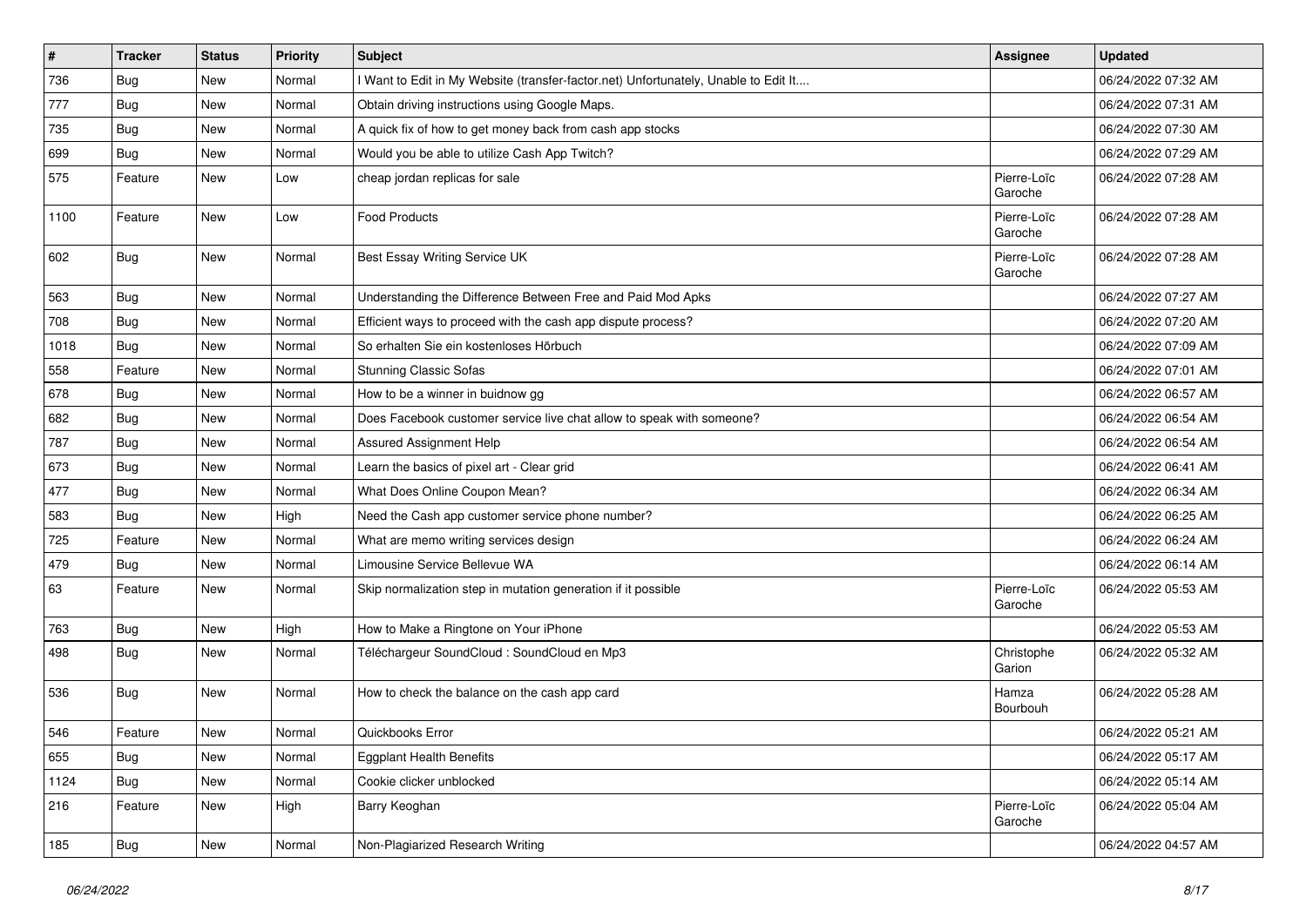| $\vert$ # | <b>Tracker</b> | <b>Status</b> | <b>Priority</b> | <b>Subject</b>                                                             | <b>Assignee</b>        | <b>Updated</b>      |
|-----------|----------------|---------------|-----------------|----------------------------------------------------------------------------|------------------------|---------------------|
| 710       | <b>Bug</b>     | New           | Normal          | Take Necessary Assistance If You Are Unable Activate Cash App Card         |                        | 06/24/2022 04:49 AM |
| 806       | Feature        | New           | Normal          | Go everywhere thanks to mapquest driving directions                        |                        | 06/24/2022 04:36 AM |
| 668       | Bug            | New           | Normal          | Get to know Cash App Refund Process here                                   |                        | 06/24/2022 04:19 AM |
| 688       | <b>Bug</b>     | New           | Normal          | How to use twitch.tv/activate?                                             |                        | 06/24/2022 04:16 AM |
| 615       | Bug            | New           | Normal          | CheapestMedsShop   100% Safe Medicines Online in USA UK & AUS.             |                        | 06/24/2022 04:00 AM |
| 196       | <b>Bug</b>     | New           | Normal          | Homoeobazaar For Homeopathy Medicines                                      |                        | 06/24/2022 03:58 AM |
| 613       | Bug            | New           | Normal          | Buy Aspadol 100mg Tab Online in US, UK, AU   Erospharmacy                  |                        | 06/24/2022 03:56 AM |
| 1123      | <b>Bug</b>     | New           | Normal          | Where To Watch FIFA World Cup 2022                                         |                        | 06/24/2022 03:51 AM |
| 761       | <b>Bug</b>     | New           | Normal          | What is it about basketball that makes it so popular in the United States? | Corentin<br>Lauverjat  | 06/24/2022 03:48 AM |
| 695       | Bug            | New           | Normal          | Refer Listas IPTV Apk                                                      |                        | 06/24/2022 03:46 AM |
| 484       | <b>Bug</b>     | New           | Normal          | UK best essay writing service                                              |                        | 06/24/2022 03:41 AM |
| 600       | Bug            | New           | Normal          | Play Store Pro                                                             |                        | 06/24/2022 03:39 AM |
| 134       | Bug            | New           | Normal          | wisegolfers                                                                |                        | 06/24/2022 03:34 AM |
| 225       | Bug            | New           | Normal          | instant personal loan                                                      |                        | 06/24/2022 03:33 AM |
| 450       | <b>Bug</b>     | New           | Normal          | Floor Stripping Quincy MA                                                  |                        | 06/24/2022 03:27 AM |
| 552       | Feature        | New           | Normal          | Radio rfm and the benefits of radio rfm                                    |                        | 06/24/2022 03:23 AM |
| 812       | Feature        | New           | Normal          | canon.com/ijsetup                                                          |                        | 06/24/2022 02:59 AM |
| 514       | <b>Bug</b>     | New           | Normal          | Trans-Caribbean                                                            |                        | 06/24/2022 02:56 AM |
| 457       | Bug            | New           | Normal          | Carpet Cleaning Medford MA                                                 |                        | 06/24/2022 02:55 AM |
| 222       | Bug            | New           | Normal          | Social Profile links                                                       |                        | 06/24/2022 02:53 AM |
| 184       | <b>Bug</b>     | New           | Normal          | Affordable Business Writing Services                                       |                        | 06/24/2022 02:47 AM |
| 214       | Feature        | New           | Normal          | Five Christmas Apps For Apple Users                                        |                        | 06/24/2022 02:43 AM |
| 524       | Bug            | New           | Normal          | How Does Google Account Recovery Work If Your Account Is Hacked?           |                        | 06/24/2022 02:25 AM |
| 178       | <b>Bug</b>     | New           | Normal          | transparent lace wigs                                                      |                        | 06/24/2022 02:24 AM |
| 263       | Feature        | New           | Normal          | Wrecked Car Is Nothing But A Worthless                                     | Pierre-Loïc<br>Garoche | 06/24/2022 02:16 AM |
| 716       | Bug            | New           | Normal          | La celebración de un BabyShower.                                           |                        | 06/24/2022 02:09 AM |
| 564       | Bug            | New           | Normal          | How To Install RepelisPlus On Your Android Phone?                          |                        | 06/24/2022 02:03 AM |
| 579       | <b>Bug</b>     | New           | Normal          | YOUR CV MAKES YOUR FIRST IMPRESSION                                        | Christophe<br>Garion   | 06/24/2022 02:02 AM |
| 609       | Bug            | New           | High            | Online Trusted Medicine Store in US for Health - Genericmedsupply          |                        | 06/24/2022 01:44 AM |
| 233       | <b>Bug</b>     | New           | Normal          | Anauthorsway.com: My User Experience                                       |                        | 06/24/2022 01:43 AM |
| 770       | <b>Bug</b>     | New           | Normal          | Canon IJ Network Tool                                                      |                        | 06/24/2022 01:39 AM |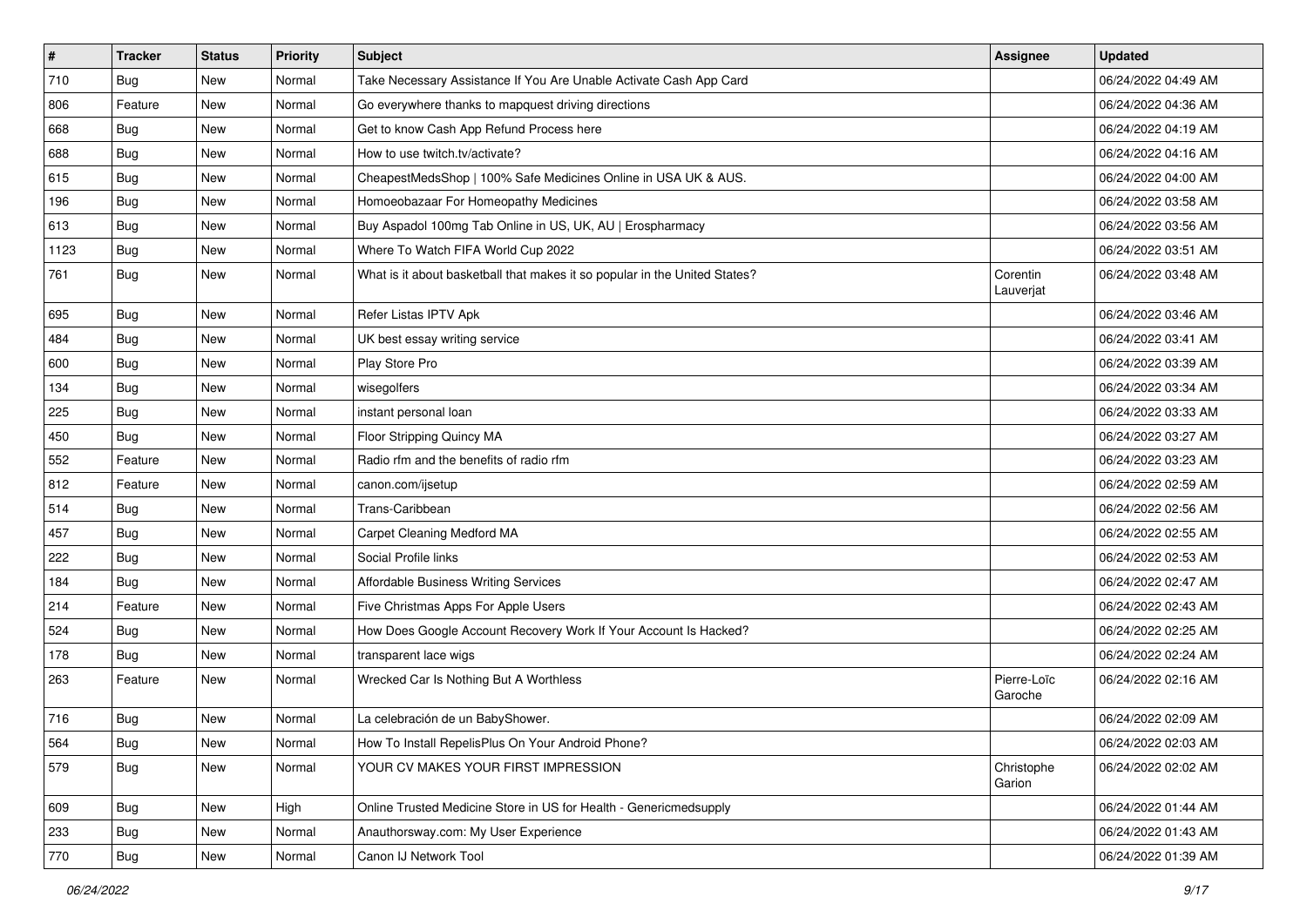| $\vert$ # | <b>Tracker</b> | <b>Status</b> | <b>Priority</b> | <b>Subject</b>                                                                      | Assignee               | <b>Updated</b>      |
|-----------|----------------|---------------|-----------------|-------------------------------------------------------------------------------------|------------------------|---------------------|
| 933       | <b>Bug</b>     | <b>New</b>    | Normal          | How Can I Watch Movies on My Mobile Phone                                           |                        | 06/24/2022 12:55 AM |
| 526       | <b>Bug</b>     | <b>New</b>    | Normal          | Soundcloud to mp3 converter - Download Soundcloud songs                             |                        | 06/24/2022 12:51 AM |
| 804       | Bug            | <b>New</b>    | Normal          | Review                                                                              |                        | 06/24/2022 12:23 AM |
| 709       | Bug            | New           | Normal          | How To Load Cash App Card At Walmart Without Having To Face Any Hassle?             |                        | 06/24/2022 12:18 AM |
| 636       | Bug            | New           | Normal          | What is the most popular furniture color?                                           |                        | 06/24/2022 12:13 AM |
| 242       | Feature        | New           | Normal          | Descripción de Torque Pro MOD APK para Android                                      |                        | 06/23/2022 11:55 PM |
| 590       | <b>Bug</b>     | New           | Normal          | Follow proper initiatives to check my cash app card balance:                        |                        | 06/23/2022 11:47 PM |
| 798       | Bug            | <b>New</b>    | Normal          | Who Is an ETL Engineer                                                              |                        | 06/23/2022 11:38 PM |
| 483       | Bug            | <b>New</b>    | Normal          | UK best essay writing service                                                       |                        | 06/23/2022 11:25 PM |
| 634       | <b>Bug</b>     | New           | Normal          | Buy Vidalista Tablets (Tadalafil) at [\$25 OFF + Free Shipping] Vidalistatablets    |                        | 06/23/2022 11:20 PM |
| 119       | Bug            | New           | Normal          | klhjigyu                                                                            |                        | 06/23/2022 11:16 PM |
| 598       | Bug            | New           | Normal          | Universo s / f Download                                                             |                        | 06/23/2022 10:59 PM |
| 172       | Feature        | <b>New</b>    | Normal          | pgdm colleges in bangalore                                                          |                        | 06/23/2022 10:47 PM |
| 145       | Bug            | <b>New</b>    | Normal          | abdulbaissagar                                                                      |                        | 06/23/2022 10:46 PM |
| 653       | <b>Bug</b>     | New           | Normal          | Jujube (Jinjoles): Properties And Health Benefits                                   |                        | 06/23/2022 10:41 PM |
| 528       | <b>Bug</b>     | New           | Normal          | Korean Mag                                                                          |                        | 06/23/2022 10:09 PM |
| 188       | Bug            | New           | Normal          | Why are university students buying assignments online?                              | Pierre-Loïc<br>Garoche | 06/23/2022 10:06 PM |
| 720       | Bug            | New           | Normal          | How does Cash App Phone Number provide a quick treatment?                           |                        | 06/23/2022 09:57 PM |
| 556       | <b>Bug</b>     | New           | Normal          | Play Game Mod Apk With Your Friends                                                 |                        | 06/23/2022 09:56 PM |
| 584       | Bug            | New           | Normal          | Want the cash app customer service number to check balance?                         |                        | 06/23/2022 09:55 PM |
| 722       | <b>Bug</b>     | New           | Normal          | Vergrößern Sie Instagram-Fotos mit instazoom                                        | Christophe<br>Garion   | 06/23/2022 09:49 PM |
| 312       | <b>Bug</b>     | New           | Normal          | Stain Protection Services in Virginia Beach VA                                      |                        | 06/23/2022 09:25 PM |
| 703       | <b>Bug</b>     | New           | Normal          | For real-time help, dial Facebook customer service number                           |                        | 06/23/2022 09:24 PM |
| 250       | <b>Bug</b>     | New           | Normal          | Reviews of phone ringtones                                                          |                        | 06/23/2022 09:24 PM |
| 619       | Bug            | New           | Normal          | Online Trusted Medicine Store in US for Health - Genericmedsupply                   |                        | 06/23/2022 09:19 PM |
| 635       | <b>Bug</b>     | New           | Normal          | Buy Steroids Online with OurMedicnes.com   Best Quality Steroids                    |                        | 06/23/2022 09:09 PM |
| 550       | <b>Bug</b>     | New           | Normal          | Nederland FM - beste manieren om naar internationale radio op internet te luisteren |                        | 06/23/2022 08:56 PM |
| 638       | <b>Bug</b>     | New           | Normal          | Run 3 game                                                                          |                        | 06/23/2022 08:09 PM |
| 588       | <b>Bug</b>     | New           | Normal          | YouTube Vanced Apk Manager App - Como instalá-lo                                    |                        | 06/23/2022 07:40 PM |
| 689       | <b>Bug</b>     | New           | Normal          | How to use twitch.tv/activate?                                                      |                        | 06/23/2022 07:30 PM |
| 808       | <b>Bug</b>     | New           | Normal          | Sinnvolle Guten-Morgen-Grüße                                                        |                        | 06/23/2022 07:27 PM |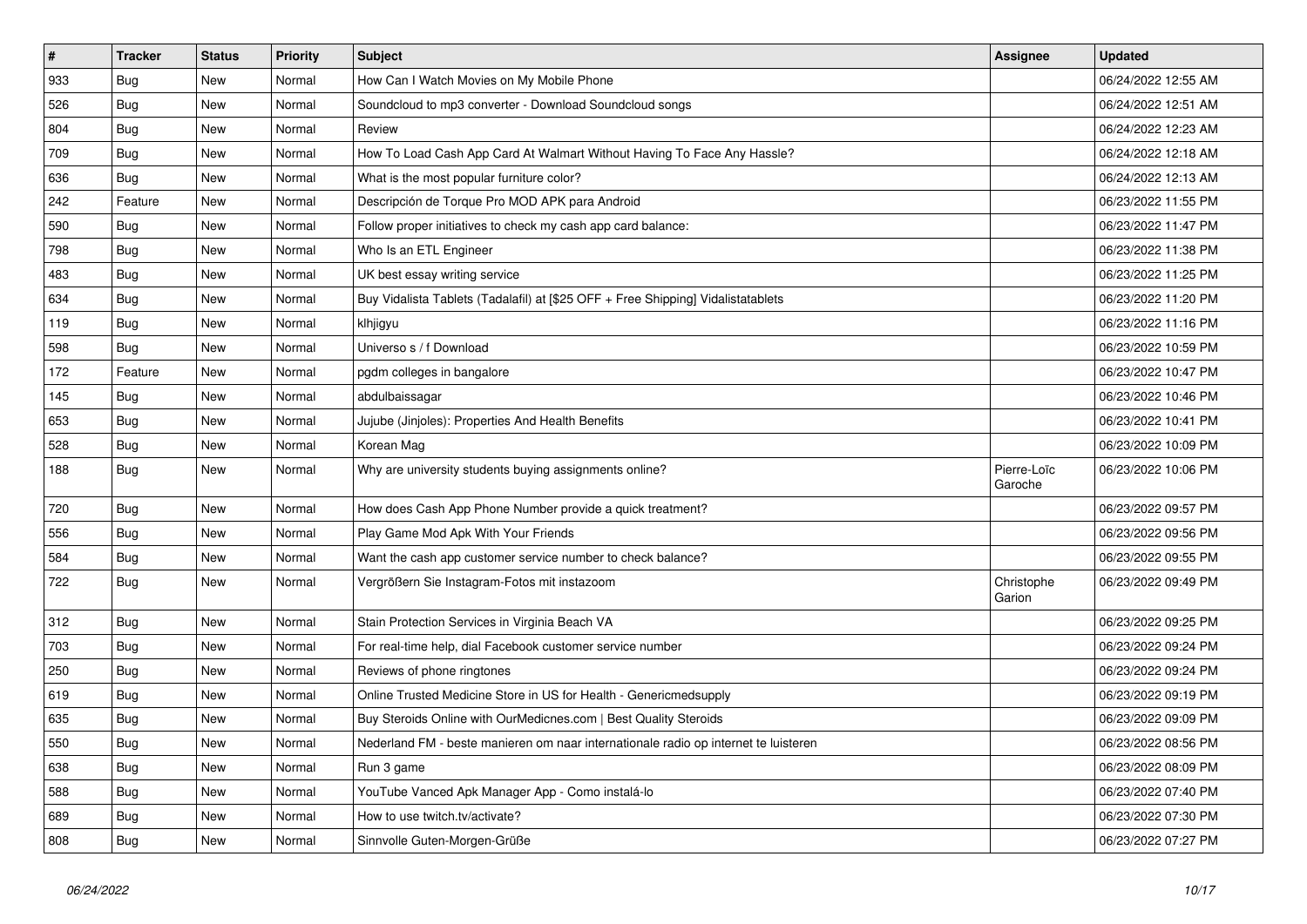| $\vert$ # | Tracker    | <b>Status</b> | <b>Priority</b> | <b>Subject</b>                                                           | <b>Assignee</b>        | <b>Updated</b>      |
|-----------|------------|---------------|-----------------|--------------------------------------------------------------------------|------------------------|---------------------|
| 723       | <b>Bug</b> | New           | High            | The best horror game in 2021                                             | Christophe<br>Garion   | 06/23/2022 07:13 PM |
| 645       | <b>Bug</b> | New           | Normal          | thong tin chinh xac nhat hom nay                                         |                        | 06/23/2022 06:54 PM |
| 805       | Bug        | New           | Normal          | Ketamine Online Store                                                    | Christophe<br>Garion   | 06/23/2022 06:44 PM |
| 173       | Feature    | New           | Normal          | private limited company registration                                     |                        | 06/23/2022 06:29 PM |
| 259       | <b>Bug</b> | New           | Normal          | call center services                                                     |                        | 06/23/2022 05:30 PM |
| 538       | Bug        | New           | Normal          | Will cash app refund money if scammed quickly?                           |                        | 06/23/2022 05:29 PM |
| 656       | <b>Bug</b> | New           | Normal          | Kiwi Nutrition Facts And Health Benefits                                 |                        | 06/23/2022 05:18 PM |
| 518       | Bug        | New           | Normal          | How To Check The Balance Of Cash App Account By Taking Cash App Support? |                        | 06/23/2022 05:15 PM |
| 765       | <b>Bug</b> | New           | Normal          | Follow proper initiatives to check my cash app                           |                        | 06/23/2022 05:14 PM |
| 239       | <b>Bug</b> | New           | Normal          | Algunas características más de Choices MOD APK                           |                        | 06/23/2022 05:10 PM |
| 641       | Bug        | New           | Normal          | Get Best Economics Dissertation Writing Service                          |                        | 06/23/2022 05:09 PM |
| 672       | <b>Bug</b> | New           | Normal          | The easiest way to delete ringtones on iPhone                            |                        | 06/23/2022 05:06 PM |
| 138       | <b>Bug</b> | New           | Normal          | own-sweethome                                                            |                        | 06/23/2022 05:03 PM |
| 711       | Bug        | New           | Normal          | Human Fall Flat Apk Download                                             |                        | 06/23/2022 04:45 PM |
| 171       | Feature    | New           | Normal          | loan management system                                                   |                        | 06/23/2022 04:41 PM |
| 594       | Feature    | New           | Normal          | How does research proposal help online make it easy for me?              |                        | 06/23/2022 04:40 PM |
| 474       | <b>Bug</b> | New           | Normal          | Floor Waxing Arlington MA                                                |                        | 06/23/2022 04:22 PM |
| 1105      | <b>Bug</b> | New           | High            | What is Mahjong online?                                                  |                        | 06/23/2022 04:02 PM |
| 569       | <b>Bug</b> | New           | Normal          | What is the incoming and outgoing mail server for Outlook IMAP settings? | Pierre-Loïc<br>Garoche | 06/23/2022 03:43 PM |
| 482       | Bug        | New           | Normal          | <b>Text Window</b>                                                       |                        | 06/23/2022 03:41 PM |
| 167       | <b>Bug</b> | New           | Normal          | instant loan without documents                                           | Anonymous              | 06/23/2022 03:39 PM |
| 271       | Feature    | New           | Normal          | Fashion                                                                  |                        | 06/23/2022 02:36 PM |
| 693       | Feature    | New           | Normal          | How To Get My Money Back From The Cash App To Your Wallet?               |                        | 06/23/2022 02:32 PM |
| 149       | Bug        | New           | Normal          | dftgy                                                                    |                        | 06/23/2022 02:09 PM |
| 114       | <b>Bug</b> | New           | Normal          | <b>Medical Research Writing Services</b>                                 |                        | 06/23/2022 01:51 PM |
| 648       | Feature    | New           | Normal          | <b>Plum Health Benefits</b>                                              |                        | 06/23/2022 01:47 PM |
| 651       | Bug        | New           | Normal          | Salmon Health Benefits                                                   |                        | 06/23/2022 01:33 PM |
| 476       | Feature    | New           | High            | <b>American Airlines Reservations</b>                                    |                        | 06/23/2022 01:28 PM |
| 684       | Bug        | New           | Normal          | Difference between paper map and online map                              |                        | 06/23/2022 01:24 PM |
| 780       | <b>Bug</b> | New           | Normal          | Best Whatsapp Modified APKs                                              | Pierre-Loïc<br>Garoche | 06/23/2022 01:20 PM |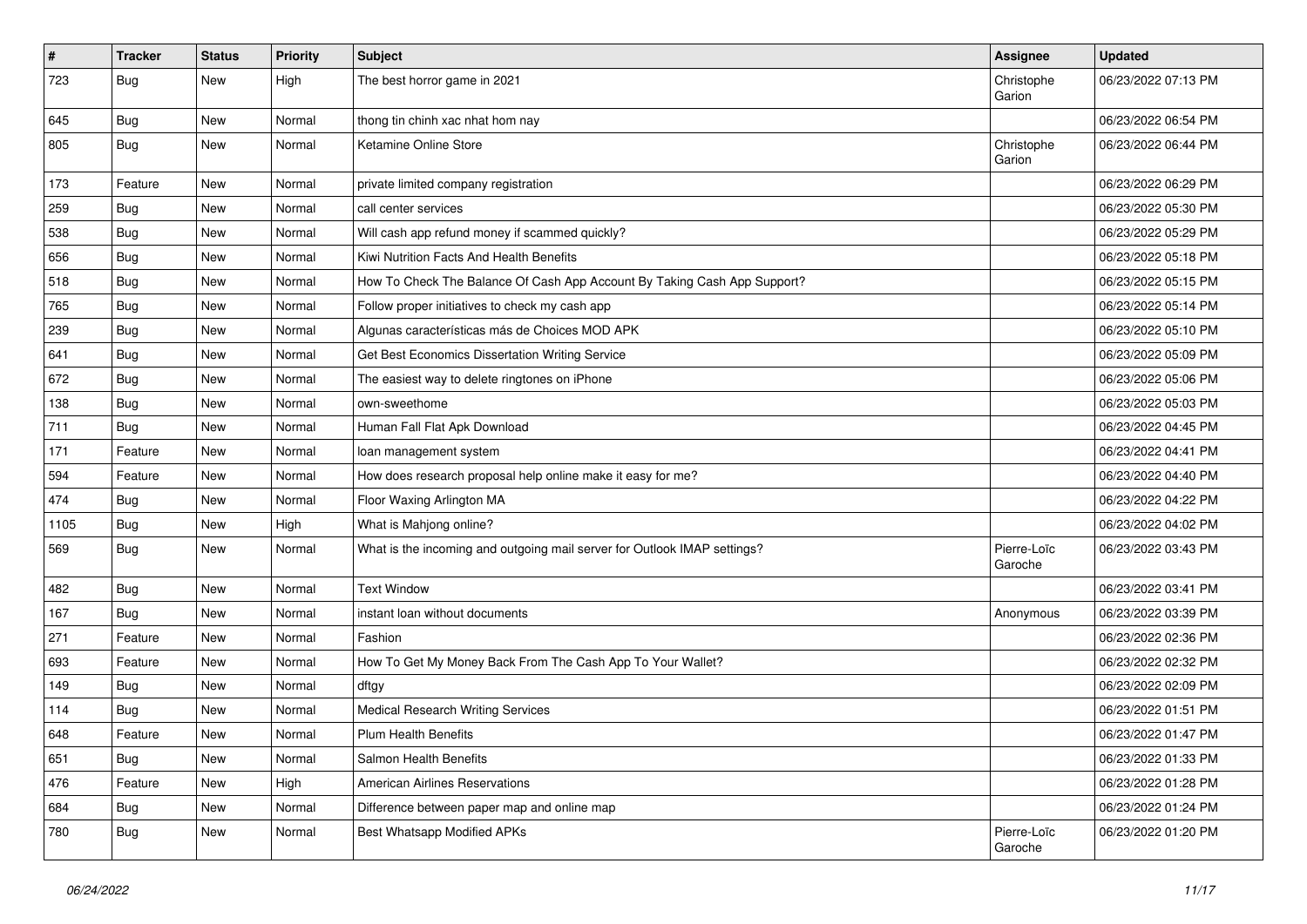| $\vert$ # | <b>Tracker</b> | <b>Status</b> | Priority | Subject                                                                   | Assignee               | <b>Updated</b>      |
|-----------|----------------|---------------|----------|---------------------------------------------------------------------------|------------------------|---------------------|
| 317       | <b>Bug</b>     | New           | Normal   | Eco/Green Cleaning Services in Virginia Beach VA                          |                        | 06/23/2022 01:15 PM |
| 822       | <b>Bug</b>     | New           | Normal   | Dowload Your Boyfriend Game                                               |                        | 06/23/2022 01:10 PM |
| 511       | Feature        | New           | Normal   | Fashion                                                                   | Anonymous              | 06/23/2022 01:03 PM |
| 532       | <b>Bug</b>     | New           | Normal   | My Assignment Help                                                        |                        | 06/23/2022 12:53 PM |
| 595       | Bug            | New           | Normal   | RFM Online - une révolution dans la gestion de l'identité numérique       |                        | 06/23/2022 12:50 PM |
| 643       | <b>Bug</b>     | New           | Normal   | Oreo TV Apk Download                                                      |                        | 06/23/2022 12:30 PM |
| 726       | <b>Bug</b>     | New           | Normal   | Mobile Application Development Services                                   |                        | 06/23/2022 12:16 PM |
| 224       | Feature        | New           | Normal   | <b>Instant Personal Loan</b>                                              | Pierre-Loïc<br>Garoche | 06/23/2022 12:12 PM |
| 571       | <b>Bug</b>     | New           | Normal   | How may the Cash app dispute your trade?                                  | Pierre-Loïc<br>Garoche | 06/23/2022 11:23 AM |
| 816       | Bug            | New           | Normal   | Play Scribble io fun with everyone                                        |                        | 06/23/2022 10:52 AM |
| 533       | Bug            | New           | Normal   | How to complete the homework assignments in economics in the easiest way? |                        | 06/23/2022 10:46 AM |
| 570       | Bug            | New           | Normal   | What is Sutton bank cash app customer service phone number?               | Pierre-Loïc<br>Garoche | 06/23/2022 10:42 AM |
| 647       | Feature        | New           | Normal   | <b>Cranberry Health Benefits</b>                                          |                        | 06/23/2022 10:19 AM |
| 576       | Bug            | New           | Normal   | So laden Sie ein Instagram-Bild herunter                                  |                        | 06/23/2022 09:23 AM |
| 605       | Feature        | New           | Normal   | What will the future of logo design be like?                              |                        | 06/23/2022 09:03 AM |
| 280       | <b>Bug</b>     | New           | Normal   | Pacific Web Design                                                        |                        | 06/23/2022 08:56 AM |
| 534       | <b>Bug</b>     | New           | Normal   | Know how to initiate cash app refund by contacting the technical team     | Pierre-Loïc<br>Garoche | 06/23/2022 08:53 AM |
| 460       | Bug            | New           | Normal   | Floor Cleaning Medford MA                                                 |                        | 06/23/2022 08:39 AM |
| 815       | Bug            | New           | Normal   | how do i call cash app customer service                                   | Xavier Thirioux        | 06/23/2022 08:36 AM |
| 529       | Bug            | New           | Normal   | Thop TV APK - Free Download for Android                                   |                        | 06/23/2022 08:34 AM |
| 201       | <b>Bug</b>     | New           | Normal   | closure wig                                                               |                        | 06/23/2022 08:30 AM |
| 784       | <b>Bug</b>     | New           | Normal   | How To Add Money On Cash App Card And Check The Funds?                    |                        | 06/23/2022 08:08 AM |
| 773       | <b>Bug</b>     | New           | Normal   | Spades - Play online free                                                 |                        | 06/23/2022 07:57 AM |
| 471       | Bug            | New           | Normal   | Residential Floor Cleaning Westchester MA                                 |                        | 06/23/2022 07:55 AM |
| 206       | Bug            | New           | Low      | <b>Cheap Electric Bikes</b>                                               |                        | 06/23/2022 07:40 AM |
| 781       | <b>Bug</b>     | New           | Normal   | Free Whatsapp Group to Join                                               |                        | 06/23/2022 07:21 AM |
| 174       | Feature        | New           | Normal   | Digital Marketing Philadelphia                                            |                        | 06/23/2022 07:06 AM |
| 794       | Feature        | New           | Normal   | Safe place to buy fifa coins                                              |                        | 06/23/2022 06:47 AM |
| 129       | <b>Bug</b>     | New           | Normal   | xcvgbgh                                                                   |                        | 06/23/2022 06:42 AM |
| 344       | <b>Bug</b>     | New           | Normal   | Odor Removal Services in Chesapeake VA                                    |                        | 06/23/2022 06:35 AM |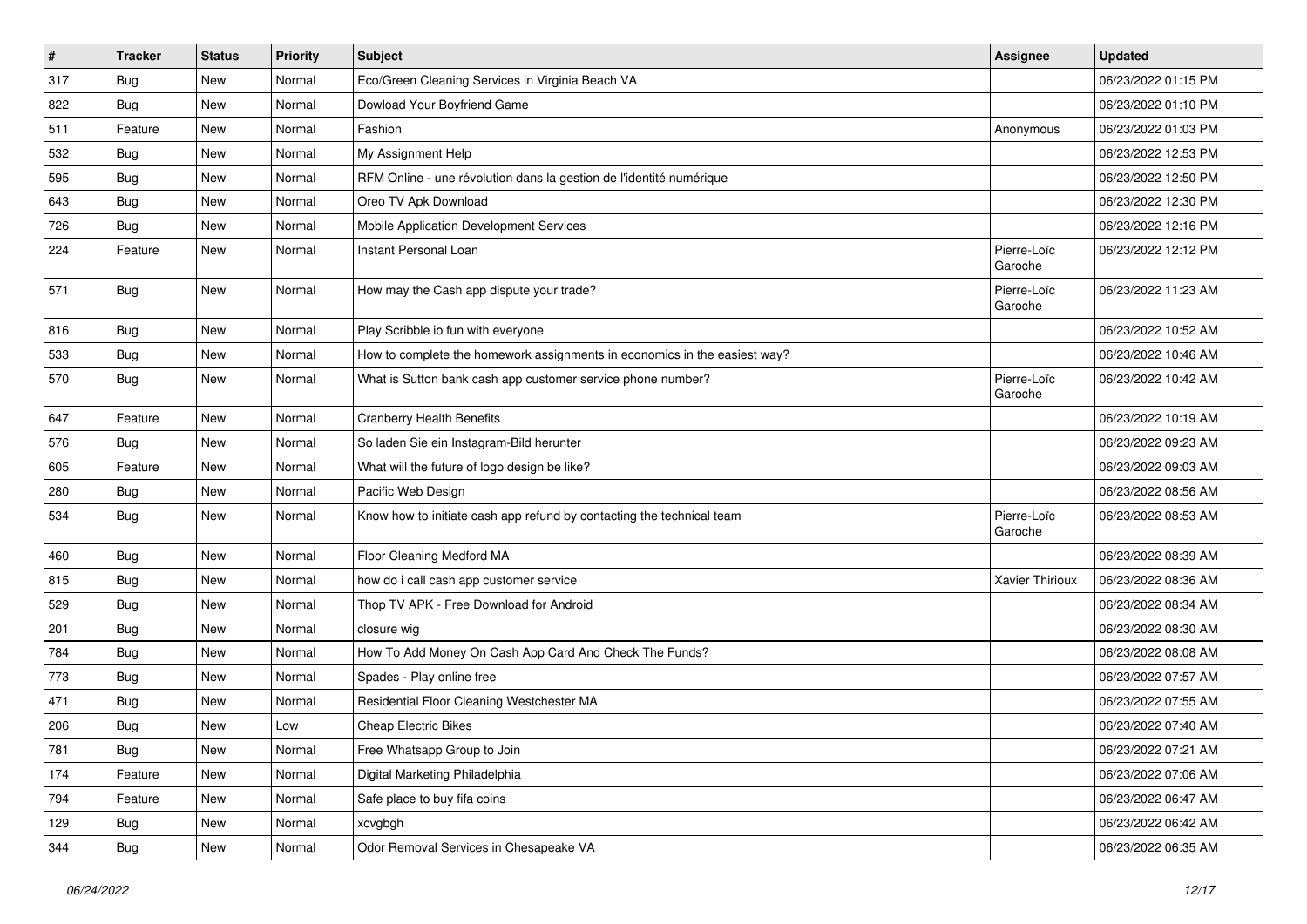| $\vert$ # | <b>Tracker</b> | <b>Status</b> | <b>Priority</b> | <b>Subject</b>                                                                | <b>Assignee</b>        | <b>Updated</b>      |
|-----------|----------------|---------------|-----------------|-------------------------------------------------------------------------------|------------------------|---------------------|
| 182       | <b>Bug</b>     | New           | Normal          | Healthcare Custom Writing Services                                            |                        | 06/23/2022 06:24 AM |
| 611       | Feature        | <b>New</b>    | Normal          | Buy All Modafinil & Armodafinil Tablets @Buy Modafinil US                     |                        | 06/23/2022 06:24 AM |
| 123       | Bug            | New           | Normal          | https://www.reddit.com/r/NRLgrandfinal2020/                                   |                        | 06/23/2022 06:16 AM |
| 240       | Feature        | New           | Normal          | Juego interesante de Dragon Ball Legends MOD APK                              |                        | 06/23/2022 06:13 AM |
| 469       | Bug            | New           | Normal          | Germs Removal Westchester MA                                                  |                        | 06/23/2022 06:11 AM |
| 654       | Feature        | New           | Normal          | Peach Health Benefits                                                         |                        | 06/23/2022 05:34 AM |
| 666       | Bug            | New           | Normal          | 470+ pages à colorier de Noël                                                 |                        | 06/23/2022 05:32 AM |
| 632       | <b>Bug</b>     | New           | Normal          | CheapestMedsShop   100% Safe Medicines Online in UK & AUS.                    |                        | 06/23/2022 05:23 AM |
| 817       | <b>Bug</b>     | <b>New</b>    | Normal          | Pacman 30th Anniversary                                                       |                        | 06/23/2022 04:51 AM |
| 874       | Bug            | New           | Normal          | Cómo descargar Minecraft Apk                                                  |                        | 06/23/2022 04:39 AM |
| 1122      | Bug            | New           | Normal          | Count the number of words on the Microsoft Word application in the phone      |                        | 06/23/2022 04:19 AM |
| 553       | Bug            | New           | Normal          | Cinema HD APK - Free Movie Enjoyment App on Android                           |                        | 06/23/2022 02:21 AM |
| 313       | Bug            | New           | Normal          | Water Extraction Services in Virginia Beach VA                                |                        | 06/23/2022 02:14 AM |
| 766       | Bug            | New           | Normal          | Pobreflix Mod APK Review                                                      |                        | 06/23/2022 01:39 AM |
| 562       | <b>Bug</b>     | New           | Normal          | Learn Basic Mahjong Rules                                                     |                        | 06/23/2022 12:48 AM |
| 620       | Bug            | New           | Normal          | Viagra Meds: Fastest & Quick Delivery On Your Doorstep - USA                  |                        | 06/23/2022 12:03 AM |
| 685       | <b>Bug</b>     | New           | Low             | youtube thumbnail downloader                                                  | Pierre-Loïc<br>Garoche | 06/22/2022 11:55 PM |
| 551       | Bug            | New           | Normal          | Why Do Students Need Online Best Dissertation Writing Services?               |                        | 06/22/2022 05:53 PM |
| 245       | <b>Bug</b>     | New           | Normal          | Write My Essay For Me Cheap                                                   |                        | 06/22/2022 05:30 PM |
| 153       | Bug            | New           | Normal          | urgent loan online                                                            | Christophe<br>Garion   | 06/22/2022 05:11 PM |
| 926       | <b>Bug</b>     | New           | Normal          | tavor 7                                                                       |                        | 06/22/2022 05:08 PM |
| 582       | Bug            | New           | Normal          | Cash App Won't Let Me Send Money If There Is A Low Balance Available          | Pierre-Loïc<br>Garoche | 06/22/2022 03:07 PM |
| 155       | Bug            | New           | Normal          | Cant access my cash app account                                               | Pierre-Loïc<br>Garoche | 06/22/2022 02:15 PM |
| 783       | Bug            | New           | Normal          | How Do I Determine The Reasons And Solutions To Fix Cash App Transfer Failed? |                        | 06/22/2022 02:05 PM |
| 143       | <b>Bug</b>     | New           | Normal          | Bob lace front wigs                                                           |                        | 06/22/2022 01:59 PM |
| 681       | Feature        | New           | High            | Online Class                                                                  |                        | 06/22/2022 01:12 PM |
| 243       | Feature        | New           | Normal          | Reconstruir la pandilla de la mafia en Gangstar Vegas MOD APK                 |                        | 06/22/2022 01:10 PM |
| 542       | Bug            | New           | Normal          | Web N Logo Design                                                             |                        | 06/22/2022 12:28 PM |
| 170       | Feature        | New           | Normal          | top mba colleges in bangalore                                                 |                        | 06/22/2022 11:34 AM |
| 686       | <b>Bug</b>     | New           | Normal          | Welcome To The Most Demandable Mahipalpur Escorts Agency                      |                        | 06/22/2022 09:42 AM |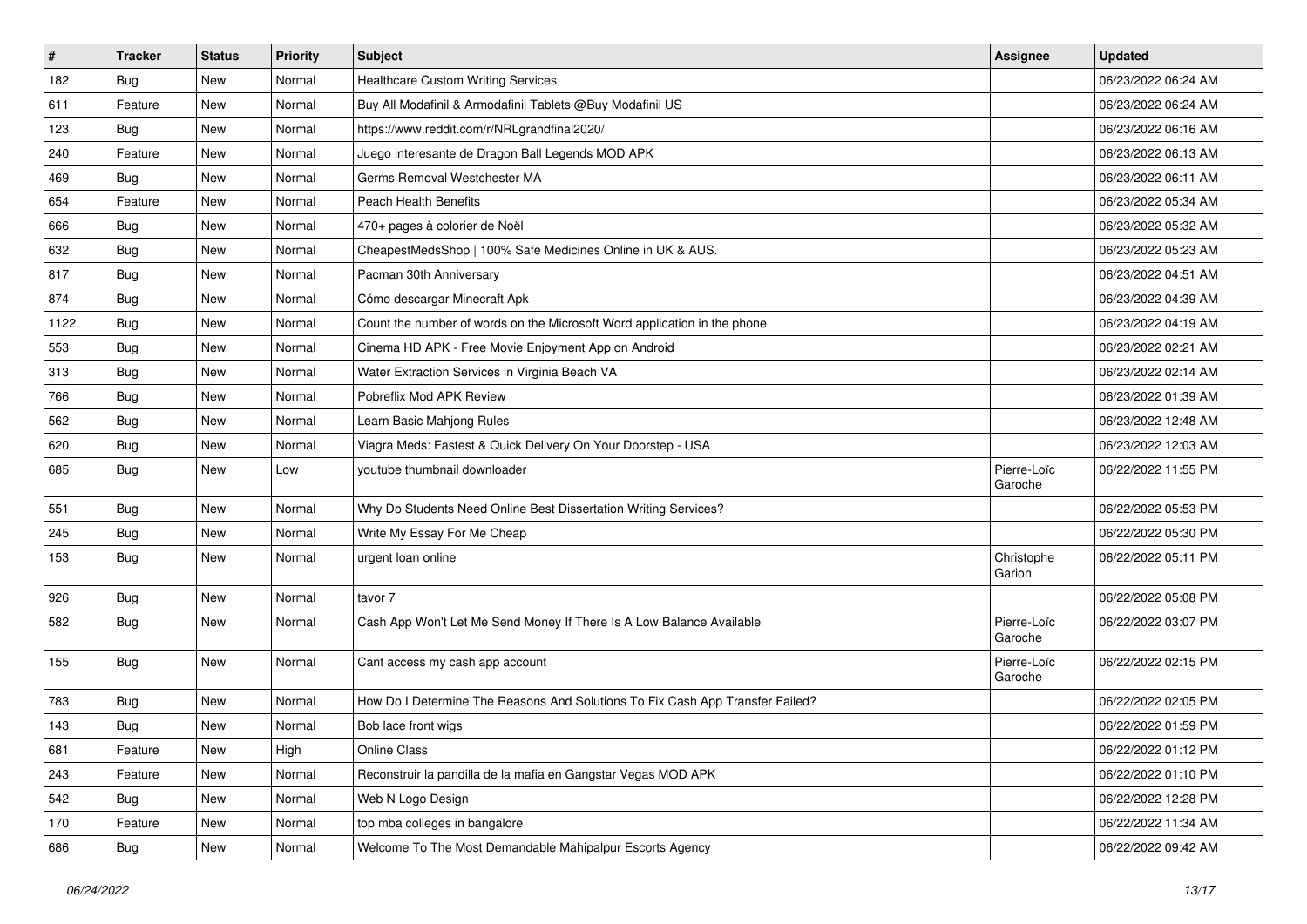| $\sharp$ | <b>Tracker</b> | <b>Status</b> | <b>Priority</b> | <b>Subject</b>                                                           | <b>Assignee</b>        | <b>Updated</b>      |
|----------|----------------|---------------|-----------------|--------------------------------------------------------------------------|------------------------|---------------------|
| 1121     | <b>Bug</b>     | New           | Normal          | LustreC do not run                                                       |                        | 06/22/2022 08:43 AM |
| 704      | <b>Bug</b>     | New           | Normal          | Reach support team of Chime Customer Service for instant help            |                        | 06/22/2022 07:36 AM |
| 400      | Bug            | New           | Normal          | Office Moving Services in Potomac MD                                     |                        | 06/22/2022 07:29 AM |
| 465      | Bug            | New           | Normal          | Carpet Cleaning Westchester MA                                           |                        | 06/22/2022 07:24 AM |
| 796      | Bug            | New           | Normal          | How Does Cash App ++ actually work and What is the process of it         |                        | 06/22/2022 07:03 AM |
| 614      | <b>Bug</b>     | New           | Normal          | Como baixar o MOD APK no celular                                         |                        | 06/22/2022 04:46 AM |
| 606      | Feature        | New           | Normal          | Play unblocked cookie crush 3                                            | Pierre-Loïc<br>Garoche | 06/22/2022 04:12 AM |
| 262      | Bug            | New           | Normal          | It this true to dealing Wuth                                             |                        | 06/22/2022 04:07 AM |
| 797      | <b>Bug</b>     | New           | Normal          | Psychedelic                                                              | Christophe<br>Garion   | 06/22/2022 02:02 AM |
| 715      | Bug            | New           | Normal          | Puppy Playtime Descargar gratis                                          |                        | 06/22/2022 01:40 AM |
| 683      | Feature        | New           | Normal          | Game creation                                                            |                        | 06/22/2022 12:51 AM |
| 740      | Feature        | New           | Normal          | Online Thesis Help USA                                                   |                        | 06/21/2022 11:34 PM |
| 786      | Bug            | New           | Normal          | Best Assignment Help in Australia & UK                                   |                        | 06/21/2022 09:28 PM |
| 1069     | Bug            | New           | Normal          | how to get cash app support phone number 24*7 available                  |                        | 06/21/2022 08:36 PM |
| 249      | <b>Bug</b>     | New           | Normal          | Steps to Activate Cash App Card in Less then 2 Minutes - Get Information | Pierre-Loïc<br>Garoche | 06/21/2022 07:52 PM |
| 769      | Bug            | New           | Normal          | check my cash app                                                        |                        | 06/21/2022 07:23 PM |
| 1072     | Bug            | New           | Normal          | ij.start canon                                                           |                        | 06/21/2022 06:56 PM |
| 1071     | Bug            | New           | Normal          | Cinema HD Review - Cinemahdv2.net                                        |                        | 06/21/2022 06:54 PM |
| 315      | <b>Bug</b>     | New           | Normal          | Dissertation help UK                                                     |                        | 06/21/2022 05:29 PM |
| 235      | Bug            | New           | Low             | HP Printer Assistant Software   Download & Install HP Assistant          |                        | 06/21/2022 04:50 PM |
| 690      | Bug            | New           | Normal          | campervan hire                                                           |                        | 06/21/2022 04:17 PM |
| 464      | <b>Bug</b>     | New           | Normal          | Upholstery Cleaning Westchester MA                                       |                        | 06/21/2022 04:02 PM |
| 785      | <b>Bug</b>     | New           | Normal          | How To Get Money Off Cash App Without Card Or With A Card?               |                        | 06/21/2022 03:59 PM |
| 810      | Feature        | New           | Normal          | how to remove viruses from a phone                                       |                        | 06/21/2022 03:40 PM |
| 802      | <b>Bug</b>     | New           | Normal          | Who Is an ETL Engineer                                                   |                        | 06/21/2022 03:25 PM |
| 809      | Bug            | New           | Normal          | Smash Karts - immerse yourself in the exciting race                      |                        | 06/21/2022 02:33 PM |
| 1120     | <b>Bug</b>     | New           | Normal          | Summary of 5 best coloring apps on phones                                |                        | 06/21/2022 10:24 AM |
| 1097     | <b>Bug</b>     | New           | Normal          | Race and experience new life.                                            |                        | 06/21/2022 09:35 AM |
| 1103     | <b>Bug</b>     | New           | Normal          | Idle game fix bug                                                        |                        | 06/21/2022 09:30 AM |
| 580      | <b>Bug</b>     | New           | High            | What is Narrative Essay?                                                 | Christophe<br>Garion   | 06/21/2022 09:28 AM |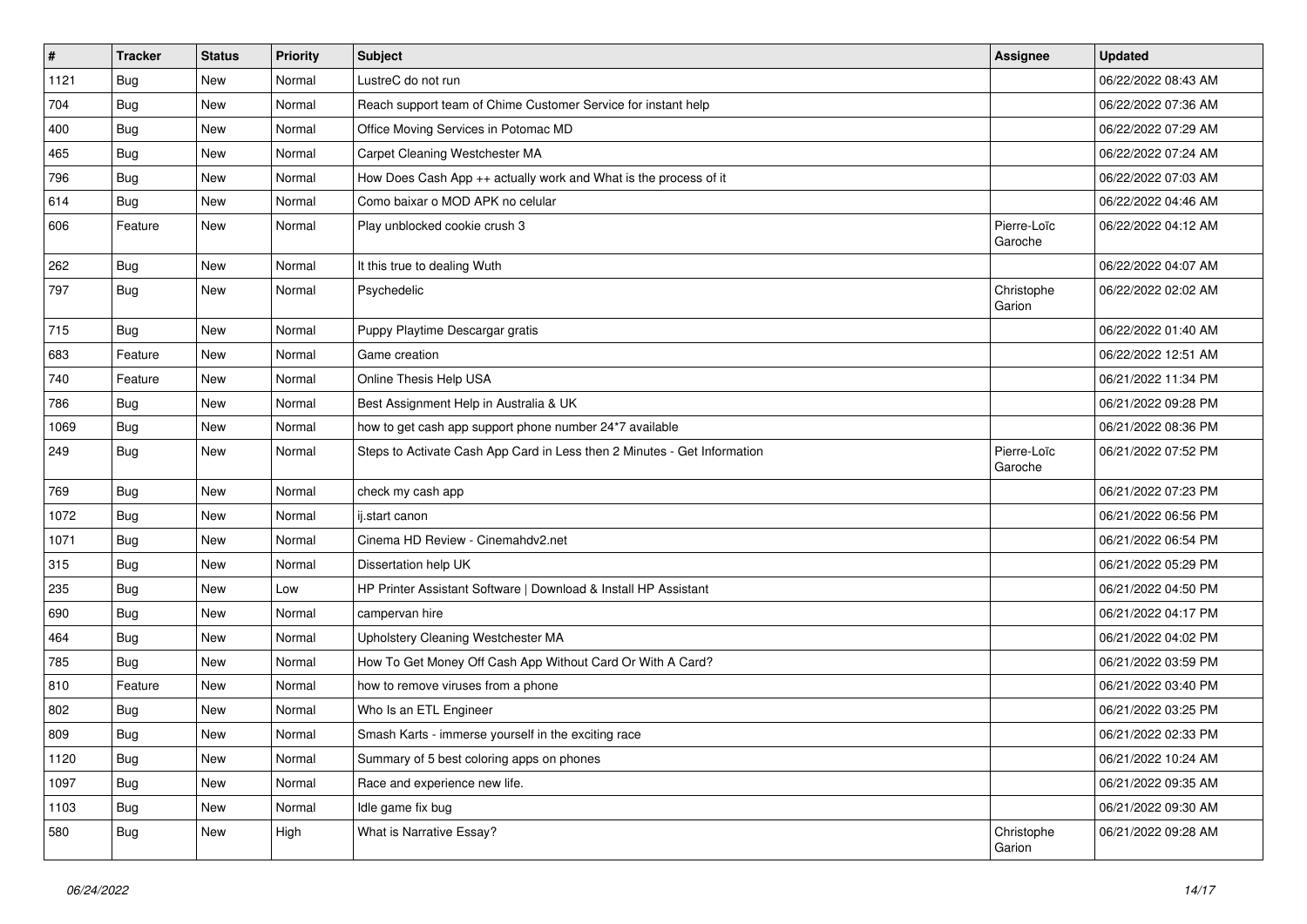| $\pmb{\#}$ | <b>Tracker</b> | <b>Status</b> | <b>Priority</b> | <b>Subject</b>                                                                                                                                           | <b>Assignee</b>        | <b>Updated</b>      |
|------------|----------------|---------------|-----------------|----------------------------------------------------------------------------------------------------------------------------------------------------------|------------------------|---------------------|
| 702        | <b>Bug</b>     | New           | Normal          | Avail Chime Customer Service to know How To Get Chime Bank Statement                                                                                     |                        | 06/21/2022 08:32 AM |
| 1119       | <b>Bug</b>     | New           | Normal          | Klondike Solitaire                                                                                                                                       |                        | 06/21/2022 08:25 AM |
| 230        | Bug            | New           | Normal          | Add Money To Cash App Card - Auto Cash Apps                                                                                                              |                        | 06/21/2022 08:18 AM |
| 154        | Bug            | New           | Normal          | fdgyyrut gyrtrw                                                                                                                                          |                        | 06/21/2022 07:35 AM |
| 652        | Bug            | New           | Normal          | Sesame Health Benefits                                                                                                                                   |                        | 06/21/2022 06:52 AM |
| 1118       | Bug            | New           | Normal          | <b>Gameplay Minecraft</b>                                                                                                                                |                        | 06/21/2022 06:33 AM |
| 1116       | Bug            | New           | Normal          | ipTV smarts pro                                                                                                                                          |                        | 06/21/2022 06:09 AM |
| 1117       | <b>Bug</b>     | New           | Normal          | Equal Words - Word search game for PC and Windows Phone                                                                                                  |                        | 06/21/2022 05:38 AM |
| 624        | Bug            | New           | Normal          | Use go with the Driving Directions for your go                                                                                                           |                        | 06/21/2022 04:54 AM |
| 321        | Bug            | New           | Normal          | Tile & Grout Cleaning Services in Virginia Beach VA                                                                                                      |                        | 06/21/2022 03:04 AM |
| 779        | Feature        | New           | Normal          | Latest Whatsapp groups for Teens                                                                                                                         | Pierre-Loïc<br>Garoche | 06/21/2022 01:33 AM |
| 800        | Bug            | New           | Normal          | Who Is an ETL Engineer                                                                                                                                   |                        | 06/20/2022 10:21 PM |
| 215        | Bug            | New           | Normal          | How For Top Level Cell Phone For You                                                                                                                     |                        | 06/20/2022 08:14 PM |
| 671        | <b>Bug</b>     | New           | Normal          | Hot games                                                                                                                                                | Pierre-Loïc<br>Garoche | 06/20/2022 03:40 PM |
| 667        | Bug            | New           | Normal          | What Is a Ringtone?                                                                                                                                      |                        | 06/20/2022 03:35 PM |
| 1027       | <b>Bug</b>     | New           | Normal          | Word hurdle: Viral and Fun Online Game                                                                                                                   |                        | 06/20/2022 01:36 PM |
| 1115       | Bug            | New           | Normal          | How to access your saved favorite Tiktok                                                                                                                 |                        | 06/20/2022 01:07 PM |
| 1114       | Bug            | New           | Normal          | To control the car, all you must do is click to go left or right and release the button to go straight.                                                  |                        | 06/20/2022 12:11 PM |
| 1113       | Bug            | New           | Normal          | Press the button to control your car                                                                                                                     |                        | 06/20/2022 12:09 PM |
| 1092       | Bug            | New           | Normal          | Ellison Estate Vineyard                                                                                                                                  |                        | 06/20/2022 12:03 PM |
| 793        | Feature        | New           | Urgent          | Where can I find cheap FIFA coins?                                                                                                                       | Pierre-Loïc<br>Garoche | 06/20/2022 08:06 AM |
| 1112       | Bug            | New           | Normal          | What Cash App Policy Says If Random Person Sent Me Money On Cash App?                                                                                    |                        | 06/20/2022 07:48 AM |
| 1088       | Bug            | New           | Normal          | Health And Fitness Tips 2022                                                                                                                             | Pierre-Loïc<br>Garoche | 06/20/2022 06:42 AM |
| 1111       | Bug            | New           | Normal          | LOLBeans is a fun battle royale game where you race with other players while avoiding obstacles. Reach the end<br>of the course in competitive gameplay! |                        | 06/20/2022 06:39 AM |
| 1095       | Feature        | New           | High            | Want to Know the Best CV Makers in Dubai?                                                                                                                |                        | 06/20/2022 06:29 AM |
| 1110       | Bug            | New           | Normal          | Six Guns Mod Apk Answers Your Questions                                                                                                                  | Pierre-Loïc<br>Garoche | 06/20/2022 04:42 AM |
| 1109       | Feature        | New           | Normal          | Six Guns Mod Apk Answers Your Questions                                                                                                                  | Christophe<br>Garion   | 06/20/2022 04:39 AM |
| 1108       | Bug            | New           | Normal          | Six Guns Mod Apk Answers Your Questions                                                                                                                  |                        | 06/20/2022 04:37 AM |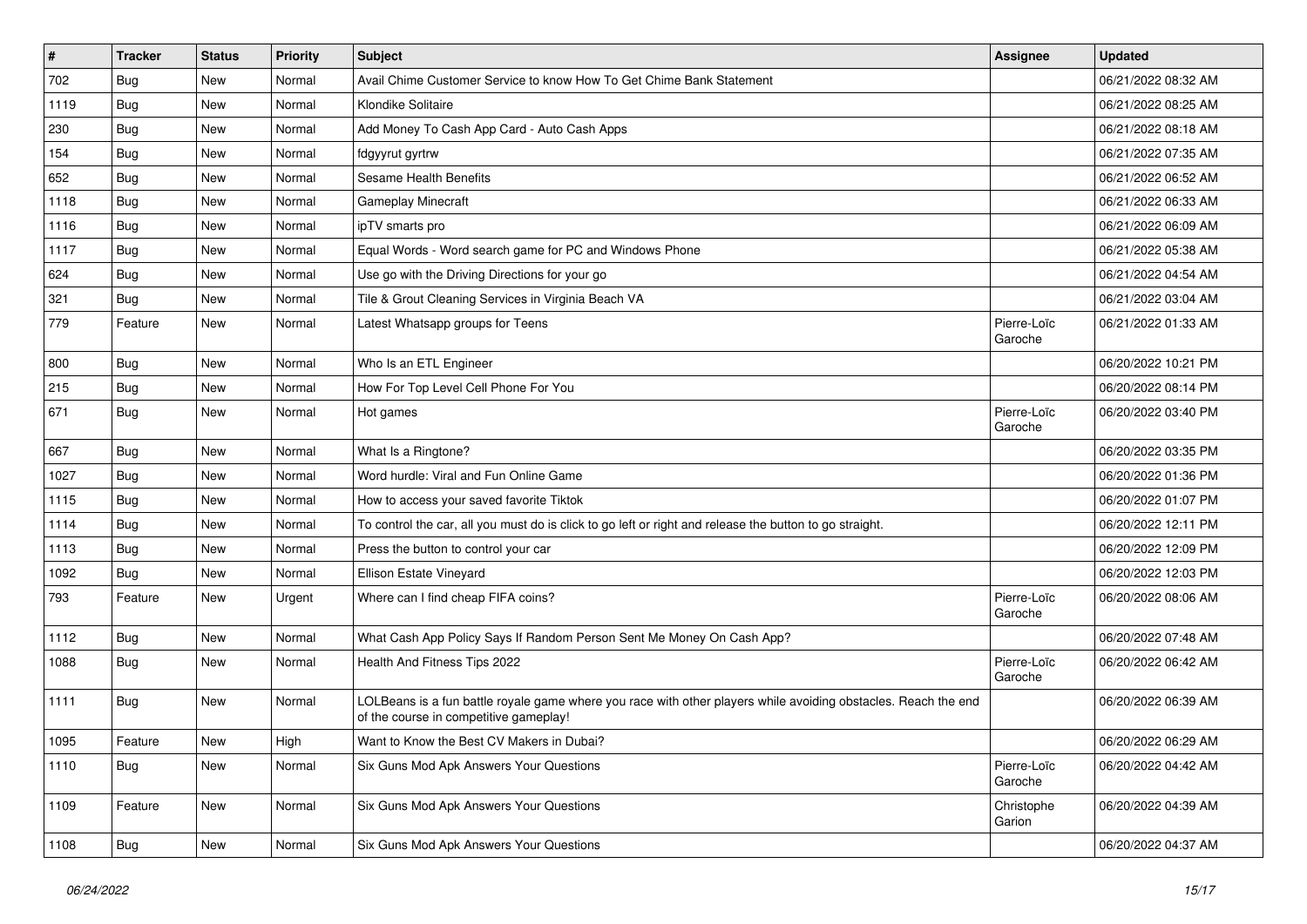| $\pmb{\#}$ | <b>Tracker</b> | <b>Status</b> | <b>Priority</b> | Subject                                                                                                                                                                                                                                           | <b>Assignee</b>        | <b>Updated</b>      |
|------------|----------------|---------------|-----------------|---------------------------------------------------------------------------------------------------------------------------------------------------------------------------------------------------------------------------------------------------|------------------------|---------------------|
| 637        | Feature        | New           | Normal          | Why do the Outlook rules not work in my account?                                                                                                                                                                                                  |                        | 06/20/2022 04:31 AM |
| 811        | Bug            | New           | Normal          | Canon IJ Network Tool                                                                                                                                                                                                                             |                        | 06/20/2022 12:34 AM |
| 587        | <b>Bug</b>     | New           | Normal          | Why Picsart Pro Offers Great Features                                                                                                                                                                                                             |                        | 06/19/2022 02:19 PM |
| 272        | Feature        | New           | Normal          | Fashion                                                                                                                                                                                                                                           |                        | 06/19/2022 08:01 AM |
| 591        | Bug            | New           | Normal          | How To Find Facebook Modifications For Your Spotify Premium Apk?                                                                                                                                                                                  |                        | 06/19/2022 06:07 AM |
| 860        | Bug            | New           | Normal          | pokemon guide                                                                                                                                                                                                                                     | Pierre-Loïc<br>Garoche | 06/18/2022 08:18 PM |
| 627        | <b>Bug</b>     | New           | Normal          | <b>HELO</b>                                                                                                                                                                                                                                       |                        | 06/18/2022 06:50 PM |
| 895        | <b>Bug</b>     | New           | Normal          | Cash App Scams                                                                                                                                                                                                                                    |                        | 06/18/2022 02:36 PM |
| 176        | Bug            | New           | Normal          | instant loan without documents                                                                                                                                                                                                                    |                        | 06/18/2022 01:43 PM |
| 253        | Bug            | New           | Normal          | Florence Lawrence                                                                                                                                                                                                                                 |                        | 06/18/2022 01:09 PM |
| 1107       | Feature        | New           | High            | Where do you have to find an application to watch news and sports videos?                                                                                                                                                                         | Christophe<br>Garion   | 06/18/2022 10:36 AM |
| 669        | Feature        | New           | Normal          | Nursing Assignment Help                                                                                                                                                                                                                           |                        | 06/18/2022 02:12 AM |
| 207        | Feature        | New           | Low             | real estate lead conversion                                                                                                                                                                                                                       |                        | 06/17/2022 11:15 PM |
| 159        | Bug            | New           | Normal          | xfguih njgkh                                                                                                                                                                                                                                      |                        | 06/17/2022 10:26 PM |
| 776        | <b>Bug</b>     | New           | Normal          | Wibargain                                                                                                                                                                                                                                         |                        | 06/17/2022 08:52 PM |
| 545        | Feature        | New           | Normal          | <b>Best Canvas Print Company</b>                                                                                                                                                                                                                  |                        | 06/17/2022 08:25 PM |
| 705        | <b>Bug</b>     | New           | Normal          | wuxiaworld                                                                                                                                                                                                                                        |                        | 06/17/2022 04:54 PM |
| 670        | Bug            | New           | Normal          | JTWhatsApp Apk - The New and Improved WhatsApp                                                                                                                                                                                                    |                        | 06/17/2022 04:36 PM |
| 1106       | <b>Bug</b>     | New           | Normal          | How Do I Get Cash App ++ Without Confronting Any Technical Glitches?                                                                                                                                                                              |                        | 06/17/2022 02:20 PM |
| 339        | <b>Bug</b>     | New           | Normal          | Upholstery Cleaning Services in Norfolk VA                                                                                                                                                                                                        |                        | 06/17/2022 04:36 AM |
| 1104       | <b>Bug</b>     | New           | Normal          | Idle game fix bug                                                                                                                                                                                                                                 |                        | 06/17/2022 04:35 AM |
| 697        | <b>Bug</b>     | New           | Normal          | How to Descargar Pura TV For Android                                                                                                                                                                                                              |                        | 06/16/2022 10:40 PM |
| 918        | <b>Bug</b>     | New           | Normal          | Antivirus for IOS                                                                                                                                                                                                                                 |                        | 06/16/2022 10:36 PM |
| 1001       | <b>Bug</b>     | New           | Normal          | Venmo Keep Saying Error?                                                                                                                                                                                                                          |                        | 06/16/2022 02:11 PM |
| 1101       | Bug            | New           | Normal          | How to Delete Cash App History at once?                                                                                                                                                                                                           |                        | 06/16/2022 06:49 AM |
| 675        | <b>Bug</b>     | New           | Normal          | What Are Smart Tactics To Fix Cash App Transfer Failed Hurdles?                                                                                                                                                                                   |                        | 06/16/2022 04:37 AM |
| 949        | Bug            | New           | Normal          | <b>Educational Games</b>                                                                                                                                                                                                                          |                        | 06/15/2022 09:11 PM |
| 544        | <b>Bug</b>     | New           | Normal          | Hey! I had a very cool idea to order our general picture on canvas for my family as a gift. But couldn't find a good<br>one. Once my friend advised me this article in which I found what I was looking for and gave a cool gift to my<br>family. |                        | 06/15/2022 08:13 PM |
| 1078       | <b>Bug</b>     | New           | Normal          | What Bank Is Cash App On Plaid? Find Clarity And Assistance                                                                                                                                                                                       |                        | 06/15/2022 11:56 AM |
| 1080       | Bug            | New           | Normal          | How to use Math Wallet   Nexo wallet   CoinTiger Exchange                                                                                                                                                                                         |                        | 06/15/2022 11:56 AM |